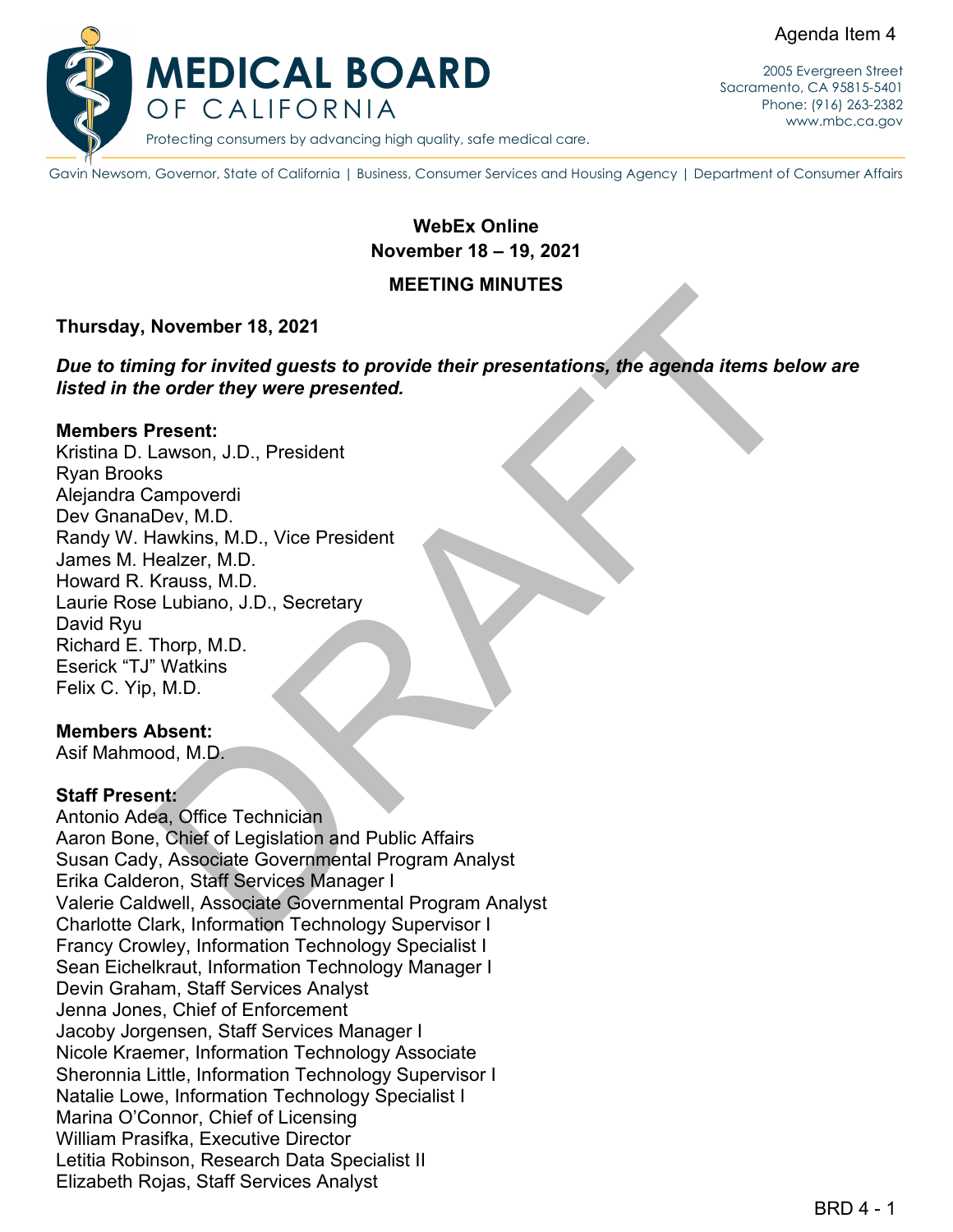Alexandria Schembra, Associate Governmental Program Analyst Lisa Toof, Staff Services Manager I Reji Varghese, Deputy Director Carlos Villatoro, Public Information Officer II Kerrie Webb, Staff Counsel

# **Agenda Item 1 Call to Order/Roll Call/Establishment of a Quorum**

Ms. Lawson called the meeting of the Medical Board of California (Board) to order on November 18, 2021, at 2:07 P.M.

Ms. Lawson gave opening remarks, saying there has been an effort underway to discredit the work of the Board but that Board members and staff share the common goal and mission of protecting California consumers.

A quorum was present and due notice was provided to all interested parties.

## **Agenda Item 2 Public Comments on Items not on the Agenda**

Ms. Jen Kamel of VBAC Facts requested the Board join California Association of Licensed Midwives (CALM) in co-sponsoring legislation to create a licensed midwife board.

Ms. Rosanna Davis of CALM thanked the Board for including an endorsement of a licensed midwife board in the 2020 Sunset Review Report and invited the Board to join CALM in cosponsoring legislation to establish a licensed midwife board. Ms. Davis offered to share a draft of the legislation submitted to committee staff.

The comparing remarks, saying there has been an effort underway to discredit the w<br>ut that Board members and staff share the common goal and mission of protecting<br>onsumers.<br>
The same of the comments on them shot on the Age Ms. Susan Lauren thanked Mr. Watkins and Senator Hill for standing up for patient safety. Ms. Lauren stated that California plastic surgeons have harmed and killed consumers for decades and gave examples of physicians who have been accused of killing their patients during plastic surgery procedures. Ms. Lauren commented that plastic surgeons should not be used as experts for each other.

Ms. Tania McCracken requested the Board work with CALM on legislation to create a licensed midwife board.

Ms. Marian Hollingsworth of The Patient Safety League urged the Board to conduct a special study session for Board members to review the conflict-of-interest policies as well as the disciplinary guidelines since the Board has come under increased criticism for not following the Board's own guidelines. Ms. Hollingsworth gave an example of a surgeon who was arrested for a DUI and was given a reprimand when the guidelines recommend five years of probation and biotesting.

Mr. Galen Richards asked the Board to join CALM in co-sponsoring legislation to create a licensed midwife board.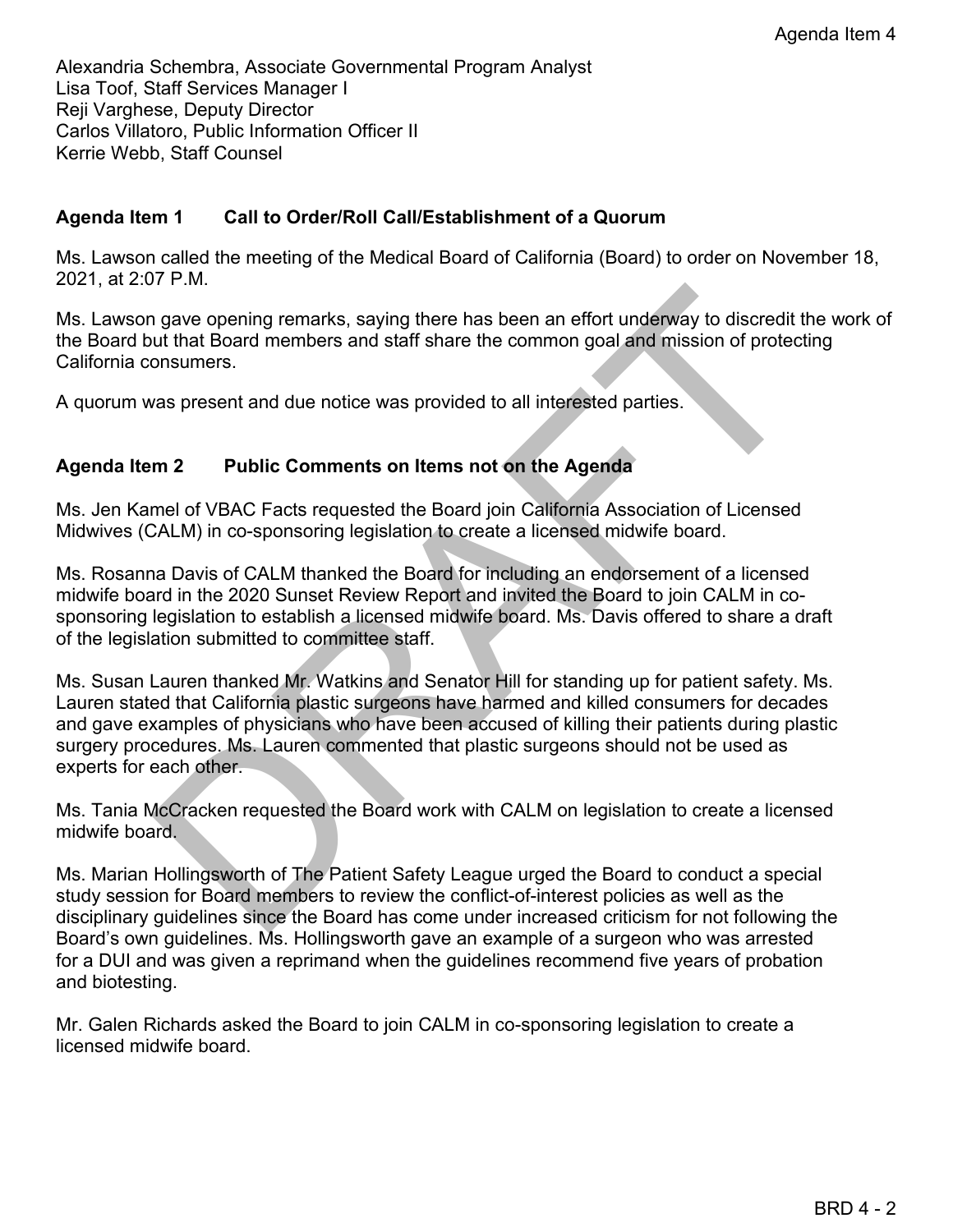Ms. Teresa Yu asked the Board to join CALM in co-sponsoring legislation to create a licensed midwife board.

Ms. Shawnda Westly commented that she appreciated hearing Ms. Lawson's point of view at the beginning of the meeting, but that she strongly disagrees. Ms. Westly asked the Board to live up to its role of being a consumer protection agency.

Ms. May Williamson asked the Board to join CALM in co-sponsoring legislation to create a licensed midwife board.

Mr. Patrick Havel expressed his support for an independent California midwifery board.

Ms. Lindsey Amador asked the Board to join CALM in co-sponsoring legislation to create a licensed midwife board.

Ms. Abraham asked the Board to join CALM in co-sponsoring legislation to create a licensed midwife board.

Mr. Curtis Thompson stated that he filed a complaint in January 2020, filled out an authorization for release of medical records in February 2020, and has not heard anything since then. Mr. Thompson asked for the status of his complaint and why no one is keeping him informed of its progress. Mr. Thompson shared that when he told the physician he was going to file a complaint, the physician was dismissive and stated that the Board is inefficient and nothing would happen.

Havel expressed his support for an independent California midwitery board.<br>
V Amador asked the Board to join CALM in co-sponsoring legislation to create a<br>
dwife board.<br>
The masked the Board to join CALM in co-sponsoring l Mr. Eric Andrist of The Patient Safety League commented on WebEx requiring attendees to log in while the Open Meeting Act prohibits requiring people to identify themselves. Mr. Andrist spoke on the recent Los Angeles Times article in which Mr. Watkins gave an interview and informed the writer that he filed a whistleblower complaint. Mr. Andrist recalled Judge Feinstein's resignation from the Board and Dr. Bishop's statements that the Board was broken. Mr. Andrist asked about the quarterly patient advocate meetings and commented on email correspondence from Mr. Bone and Mr. Villatoro regarding how disciplinary actions are chosen to be highlighted on social media.

Dr. Jeoffry Gordon stated that he was a member of this Board 40 years ago, during which time the Board was praised by the people of California. Dr. Gordon commented on complaints he has filed against physicians for COVID-19 statements they made and has not received any response from the Board. Dr. Gordon asked if the Board has a routine response to people who submit complaints and asked if the Board has a policy similar to the Federation of State Medical Boards (FSMB) that it is unprofessional to state falsehoods about vaccinations and treatments for COVID-19.

Ms. Kimberly Turbin asked the Board to join CALM in co-sponsoring legislation to create a licensed midwife board.

Ms. Juliane Diamond asked the Board to join CALM in co-sponsoring legislation to create a licensed midwife board.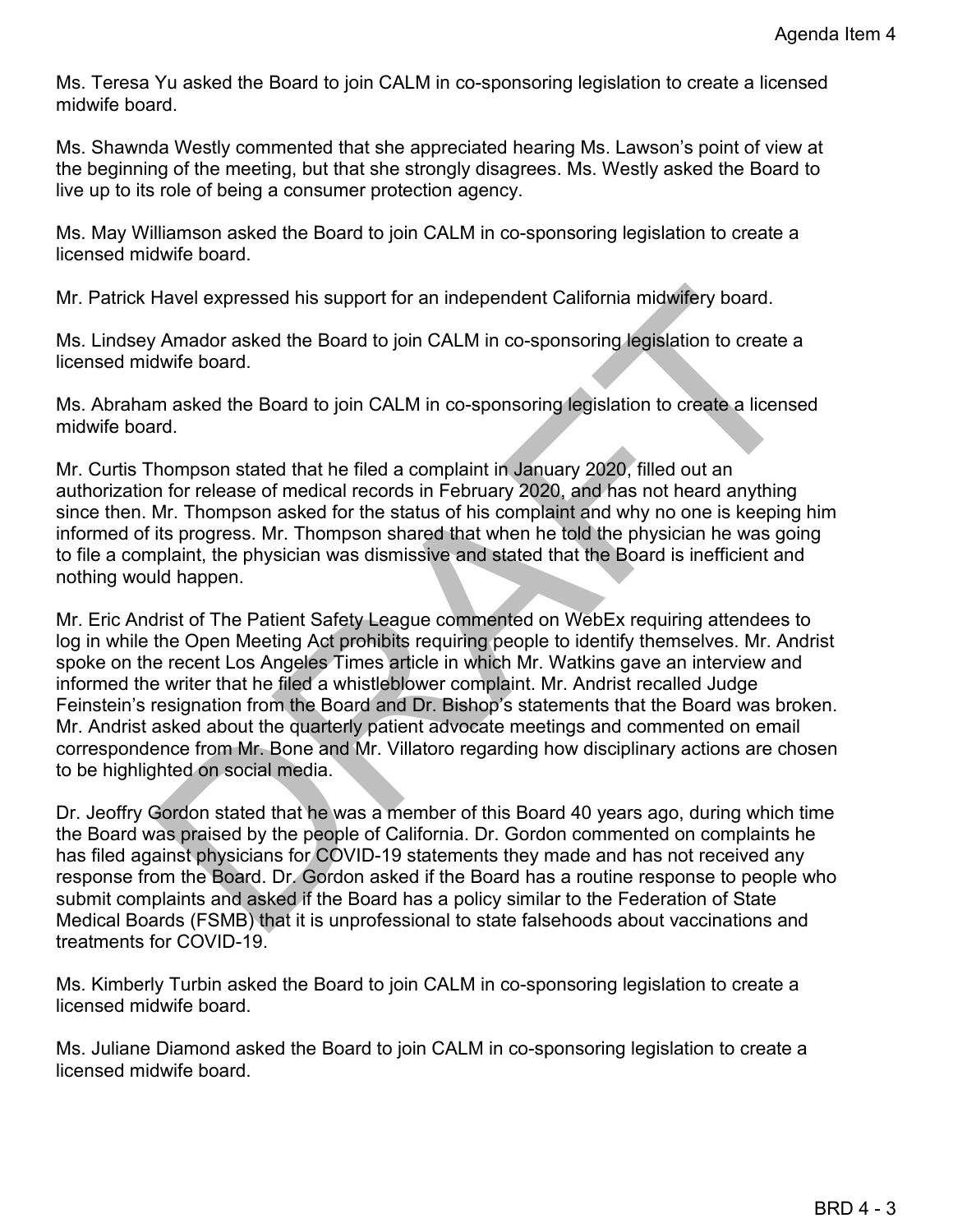Ms. Sandra Perez stated that she disagrees with Ms. Lawson's point of view and commented on the complaints she has submitted to the Board. Ms. Perez spoke of the Los Angeles Times article and stated that the Board needs to do better in supporting legislation for patient safety.

Mr. Jeff Rizzo stated that he is finishing Mr. Andrist's comments and commented on the email correspondence from Mr. Bone and Mr. Villatoro regarding how disciplinary actions are chosen to be highlighted on social media. Mr. Rizzo concluded that the Board does not have time to inform the public via social media of important disciplinary actions and instead are randomly chosen.

Ms. Michelle Welborn urged the Board to join CALM in co-sponsoring legislation to create a licensed midwife board.

Ms. Virginia Farr stated that she does not believe Ms. Lawson's opening remarks and commented on patients who die and doctors not being in jail. Ms. Farr commented that she believes the Board is corrupt and spoke of her injuries from medical harm.

Ms. Barbara Christianson requested the Board to join CALM in co-sponsoring legislation to create a licensed midwife board.

Ms. Maya De Paula Hanika asked the Board to join CALM in co-sponsoring legislation to create a licensed midwife board.

e Welborn urged the Board to join CALM in co-sponsoring legislation to create a<br>dwife board.<br>Farr stated that she does not believe Ms. Lawson's opening remarks and<br>farr stated that she does not believe Ms. Lawson's opening Ms. Rosie Arthursdotter commented on the difficulty of joining the Board's WebEx meetings. Ms. Arthursdotter stated that she is an advocate for chronic and intractable pain patients and has asked to be part of the Board's committees but has not heard back. Ms. Arthursdotter read an excerpt and shared that her son had passed away because his access to pain medication was limited by the Board's Death Certificate Project.

Ms. Michele Monserratt-Ramos of Consumer Watchdog stated that she has spent the last 16 years at the Board's meetings because it is not protecting consumers. Ms. Monserratt-Ramos spoke of her fiancé's death caused by a substance-abusing physician and how her complaint was dismissed. Ms. Monserratt-Ramos commented that she has worked to change laws, which should be the Board's job, and stated that the Board should do better.

## **Agenda Item 3 Approval of Minutes from the August 19 – 20, 2021, Quarterly Board Meeting**

Ms. Lawson asked if there were any additions or corrections to be made in the Board minutes.

Ms. Lubiano requested a change to her comments on page BRD  $3 - 7$ , saying she received correspondence from a complainant rather than speaking with a complainant, a correction to the spelling of her name on page BRD 3 – 25, and a correction to the phrase "diversity and equity inclusion" on page BRD 3 – 51, requesting it to be listed as "diversity, equity, and inclusion".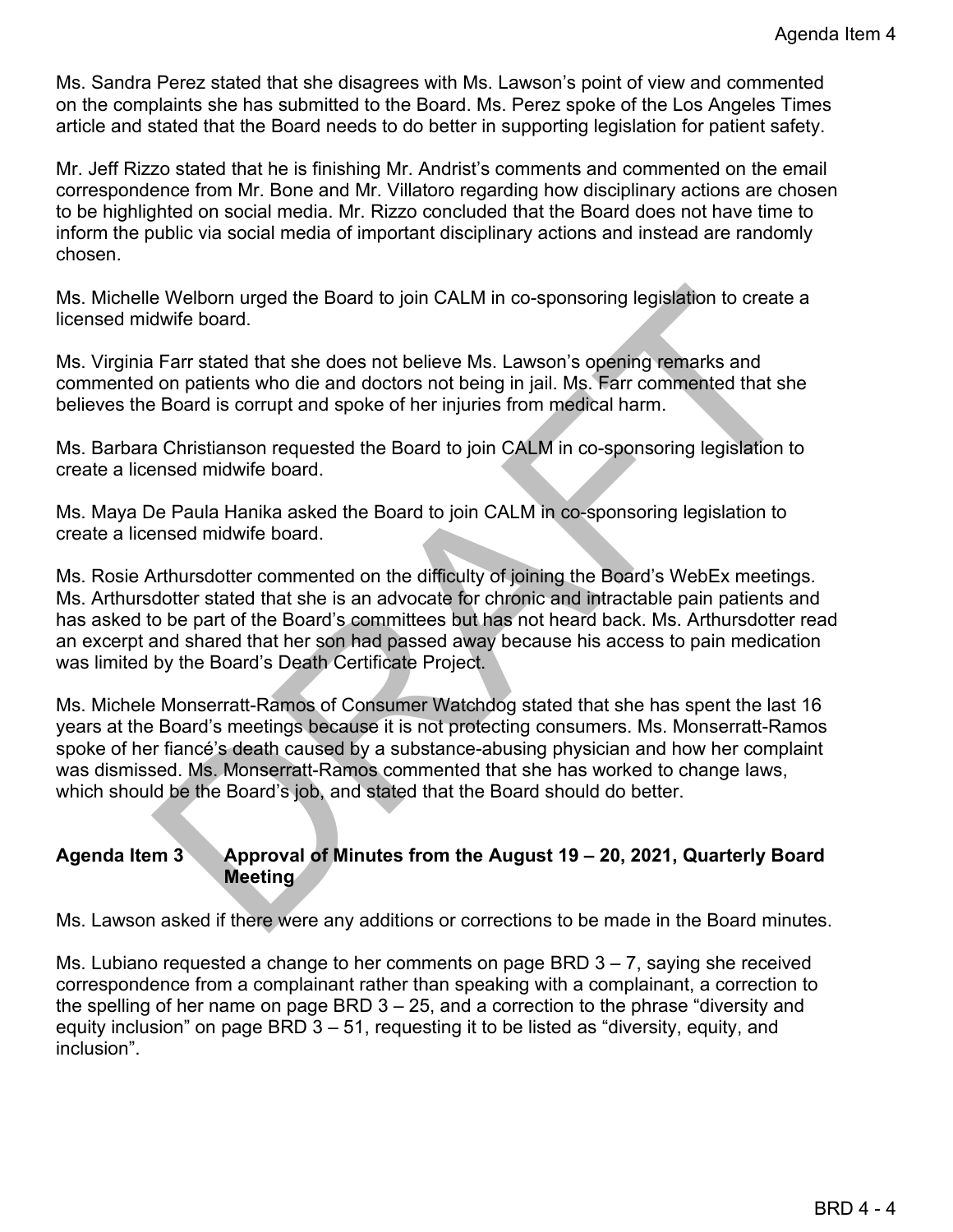Ms. Campoverdi requested a change to her comments on page BRD 3 – 40, saying she was in favor of the *previous* version of the bill.

# *Dr. Krauss moved to approve the August 19 – 20, 2021 meeting minutes/S: Dr. Healzer*

Ms. Lawson asked for comments from the public. Hearing none, Ms. Lawson asked Ms. Caldwell to take the roll.

# *Motion carried 11-0-1 (Dr. Thorp abstained)*

## **Agenda Item 4 President's Report, including notable accomplishments and priorities**

**m 4** President's Report, including notable accomplishments and<br>priorities<br>reported that since the last Board meeting in August, Dr. Hawkins and she<br>in the Board's Sunset Review process, which was adopted through SB 806. Ms. Lawson reported that since the last Board meeting in August, Dr. Hawkins and she participated in the Board's Sunset Review process, which was adopted through SB 806. Ms. Lawson also reported that she has worked with staff at the Department of Consumer Affairs (DCA) and at Business, Consumer Services, and Housing Agency (Agency) on a variety of matters of importance to the Board. Ms. Lawson stated that the Board's 2020/2021 Annual Report is published on the Board's website. Ms. Lawson expressed her gratitude to Dr. Krauss for serving on the Board and explained that pandemic-related orders extended his term to November 28<sup>th</sup>. Lastly, Ms. Lawson pointed out that the Board meeting will publicly open on Friday morning and then go into closed session for the evaluation of the executive director.

Ms. Lawson asked for comments from the public.

Mr. Andrist commented on the difficulty of using WebEx. Mr. Andrist asked why a closed session would be placed in the middle of the meeting, making members of the public wait, instead of moving it to the end of the meeting. Mr. Andrist said it is illegal to require members of the public to give their names to attend meetings.

# **Agenda Item 5 Board Member Communications with Interested Parties**

Dr. Hawkins thanked Ms. Lawson for her opening remarks and advised that he is on a Food and Drug Administration (FDA) advisory committee and participated in two committee meetings.

Mr. Watkins stated that he spoke to reporters from CBS Morning News and the Los Angeles Times, and that he filed a whistleblower complaint with the California State Auditor. Mr. Watkins explained that he did this because of the comments like those heard today, and that even though the Board is failing consumers, he does not think there are motives for it.

Ms. Lawson stated that she routinely receives communications on a variety of matters and forwards them to Board staff for resolution. Ms. Lawson added that she has interacted with DCA and Agency, and participated in several media interviews, which she notified Board members of in advance.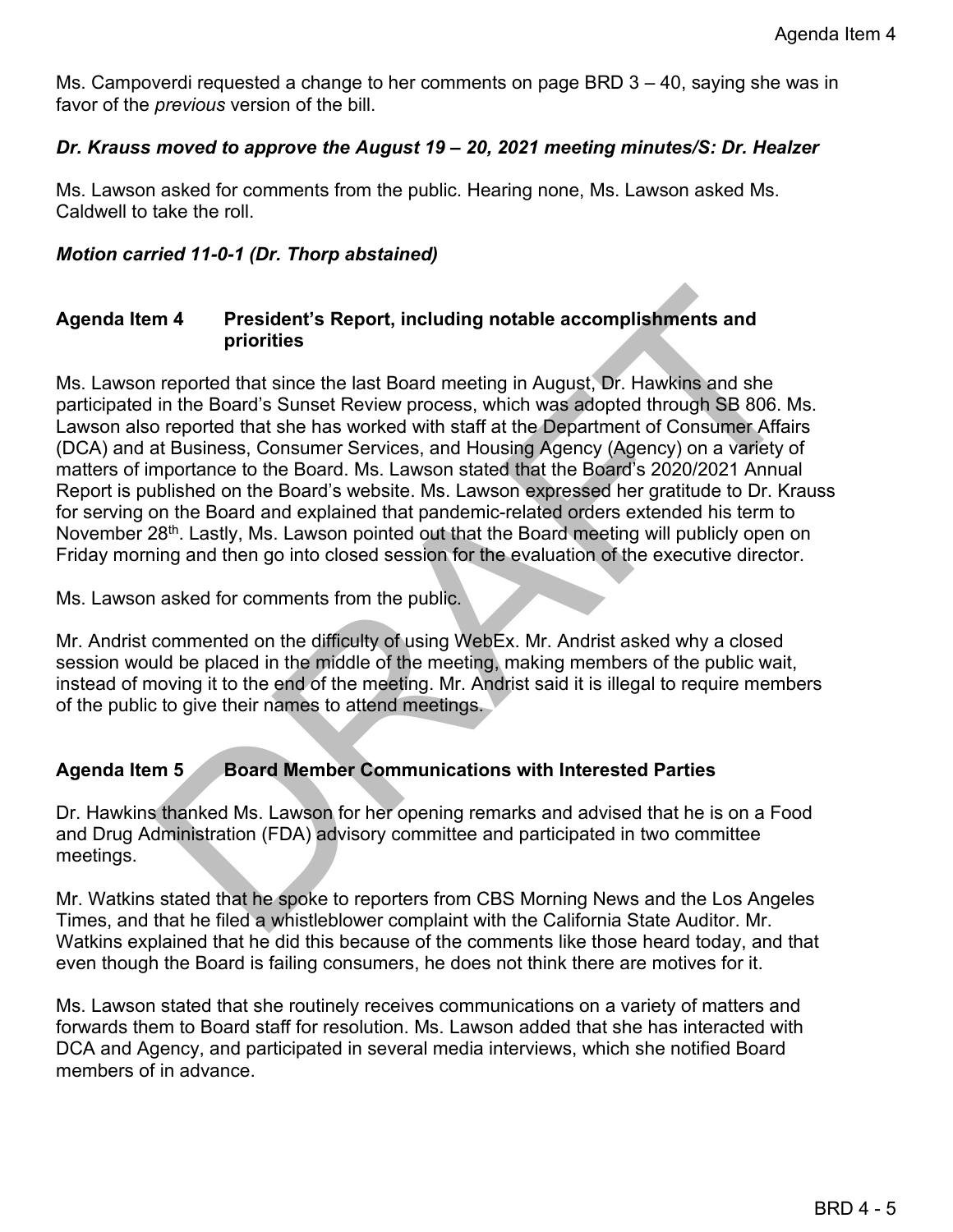Dr. GnanaDev commented that he meets with members of the local government and board of supervisors, but Board issues are not brought up.

Ms. Campoverdi stated that she received an email communication request for a meeting from a patient advocate, but the meeting has not taken place yet. Ms. Campoverdi also stated that she spoke to the Centers for Disease Control (CDC) Young Breast Cancer Survivor program as a patient advocate.

Ms. Webb commented that members of the public are free to use pseudonyms and fake email addresses to join the meeting.

Ms. Lawson asked for comments from the public.

Mr. Andrist replied to Ms. Webb, saying she is wrong about the public having to provide a name or other information to attend the meeting.

Ms. Arthursdotter commented that she had previously made a request for a presentation on intractable pain, but the actual presentation turned out to be something else.

Ms. Perez asked if Ms. Jones was going to discuss communications from patient safety advocates concerning medical students and residents registering with the Board.

Mr. Ryu stated that he had someone request information from him and that he directed them to Board staff.

## **Agenda Item 6 Executive Management Reports**

n asked for comments from the public.<br>
The public having she is wrong about the public having to provide a<br>
rer information to attend the meeting.<br>
dotter commented that she had previously made a request for a presentation Mr. Prasifka began by giving administrative updates, saying Board staff continues to hold meetings with Ms. Lawson and Dr. Hawkins, the Attorney General's Office (AGO), and Health Quality Investigation Unit (HQIU). Mr. Prasifka gave a staffing update, noting that the Board has eight new employees and one retired annuitant in Administrative Services, Licensing, and Enforcement units. In the budget update, Mr. Prasifka noted marginal improvement in the operating conditions of the Board with a .6-month reserve. Mr. Prasifka commented that the Board is in a perilous financial situation with only a partial fee increase but is managing to achieve operational efficiencies.

Mr. Prasifka gave an update on COVID-19, noting that since the end of October, all unvaccinated staff have been undergoing weekly testing coordinated by DCA. Speaking on external communications, Mr. Prasifka commented on the Board's 2020/2021 Annual Report. Mr. Prasifka also spoke of the closure of pain management clinics and the Board issuing guidelines to licensees in consultation with the California Department of Public Health (CDPH).

Mr. Prasifka gave an Information Systems Branch (ISB) update, commenting on the Board's complaint tracking system, the print-yourself pocket license cards, the Direct Online Certification Submission (DOCS) portal, the online complaint form redesign, and the WebEx training events for the medical expert program.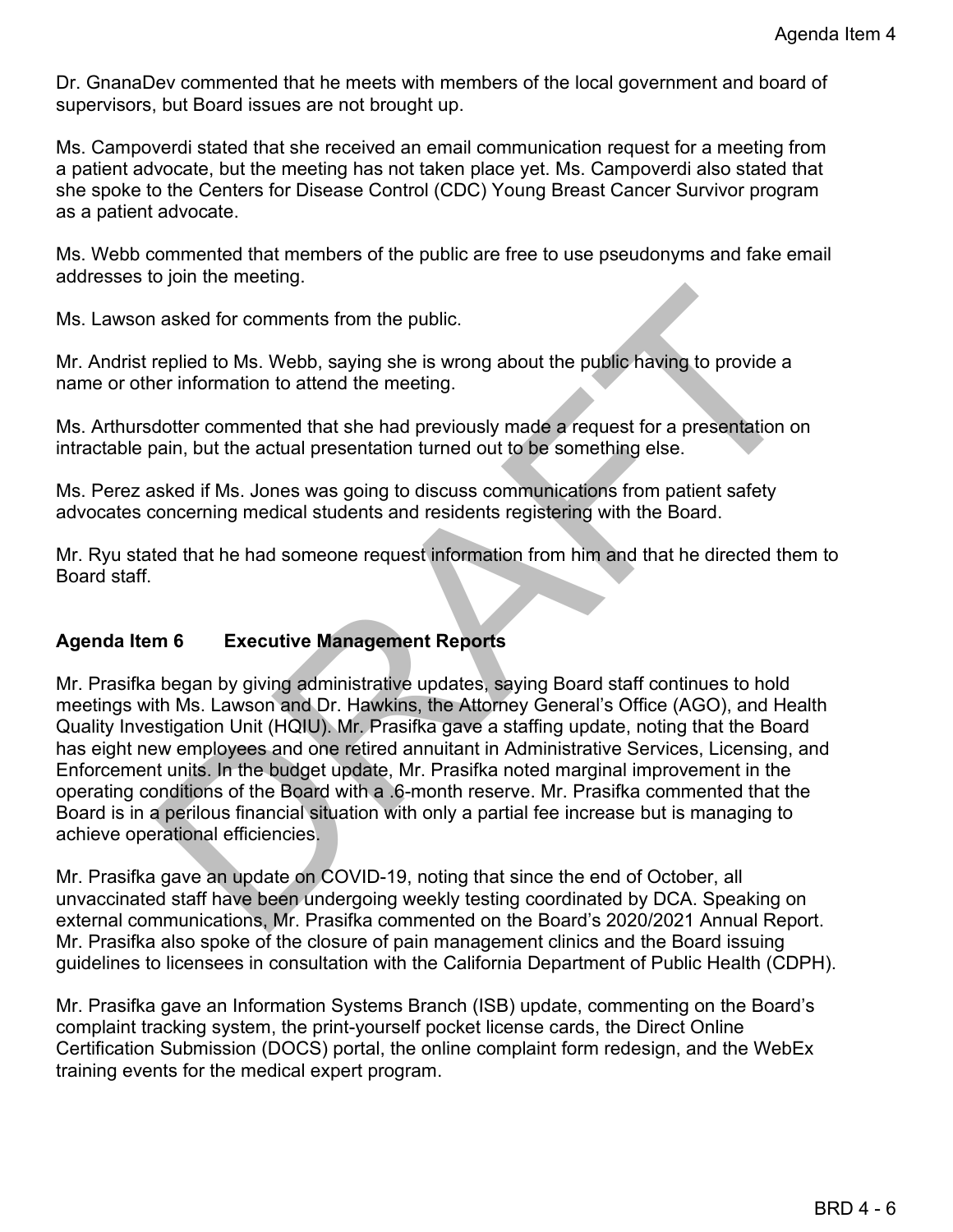During the enforcement update, Mr. Prasifka highlighted statistical information regarding the increase in public letters of reprimand and noted that disciplinary actions in a given year are a direct reflection of complaints that have been made in previous years. Mr. Prasifka reiterated that there has been an increase in public letters of reprimand, as well as revocations and surrenders, because of an increase in complaints. Mr. Prasifka commented that there is no change in the Board's policy and that every case is looked at on its own merits. Mr. Prasifka briefly reviewed the enforcement charts and graphs, noting that complaints have increased and there is no basis for expecting them to always decrease, and that it is critical for Board staff to manage the aging profile to ensure there is not a backlog of older cases.

n gave a licensing update, noting that the Board received a continuous volume of<br>the training license (PTL) and physician and surgeon (PRS) license applications and<br>al review period remains at 30 days. Mr. Prasifika noted Mr. Prasifka gave a licensing update, noting that the Board received a continuous volume of postgraduate training license (PTL) and physician and surgeon (P&S) license applications and that the initial review period remains at 30 days. Mr. Prasifka noted that SB 806 will bring changes to the licensing processes, but staff are prepared for the challenges. Mr. Prasifka stated that the Board has issued three licenses under the Mexico Pilot Program and are awaiting the go-ahead from the other applicants to process their licenses.

Mr. Varghese gave a brief update on the 2022-2025 Strategic Plan, saying that the Board is traditionally provided with the Environmental Scan during the November Board meeting, but the report will be delayed due to the external stakeholder survey yielding 5,061 responses, which is a 957% increase from the 2017 Environmental Scan.

Ms. Lawson asked if DCA included a broader audience in the survey than they previously did.

Mr. Varghese shared that the outreach included emailing licensees, public stakeholders, and posting on social media, which prompted 4,785 responses from licensees and 276 responses from the public.

Ms. Lubiano asked about the status of the online complaint tracking system.

Mr. Varghese replied that considerable progress has been made and that the Board must use the state's BreEZe system and go through the legal review and approval processes.

Ms. Lubiano asked for a timeline and what the public can expect.

Mr. Varghese responded that there is not a definite answer now, but more information can be brought to the Board later.

Mr. Eichelkraut added that Board staff are currently working on the infrastructure for the web services to be able to pull data out of BreEZe and since there is not a formal project plan yet, a timeline is not available.

Mr. Brooks commented that the current way data is aggregated makes it difficult to come out with accurate numbers and an accurate depiction of what is actually happening. Mr. Brooks stated that he has hired an expert statistician to help him figure out all the different independent variables, and the numbers he sees are not the numbers being reported in the news. Mr. Brooks expressed his interest in a system to show the recidivism rate.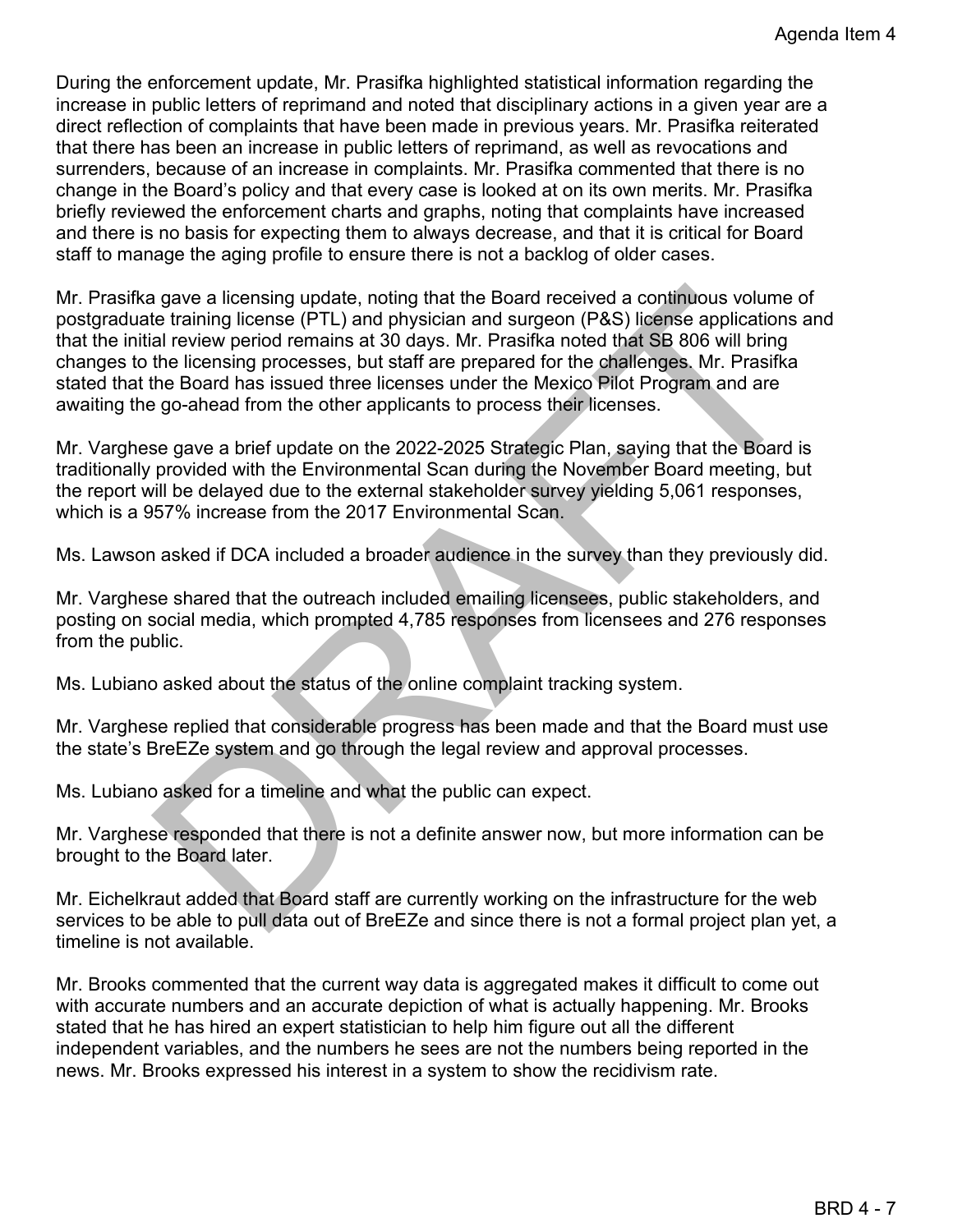Mr. Varghese replied that there is progress being made on the initiative to show recidivism rates. Mr. Varghese explained that to have a correct foundation, Board staff had to start with defining recidivism and how it should be calculated.

Mr. Brooks commented that if the information is not accurate, then the Board cannot measure its success, and that if the numbers the Board have do not tell the full story, then it is difficult to bring the information to consumers.

Ms. Lawson asked if there are any tools Board staff need from members to help with this work.

Mr. Prasifka responded that Board staff would reach out to members if it became necessary.

responded that Board staff would reach out to members if it became necessary.<br>
commented that he would love to see Mr. Brooks' statistics where claims are<br>
he media's information is false or inaccurate. Mr. Watkins stated Mr. Watkins commented that he would love to see Mr. Brooks' statistics where claims are made that the media's information is false or inaccurate. Mr. Watkins stated that Board members can only rely on the data that the Board produces. Mr. Watkins reviewed the document he created of enforcement numbers for the last 13 years, concluding that the number of public reprimands given for serious issues was too high.

Ms. Lawson asked Mr. Watkins why his chart does not include surrenders, saying it is difficult to understand the impact that would have had on the data.

Mr. Watkins responded that he did not include surrenders because they do not go to Board members, and he wanted to focus on decisions that the Board members make. Mr. Watkins commented that he is encouraged by what he is seeing on the new panel he is on, and he wants the Board to do better.

Ms. Lawson stated that there are always opportunities to improve, but the Board must work with the right data to do that. Ms. Lawson commented that the number of surrenders has increased in the last year and that data should be included since not all complaints go through Board members.

Dr. GnanaDev commented that he thinks most all decisions are agreed on in the panels. Dr. GnanaDev asked if Board staff are informing complainants of the status of their complaint.

Ms. Jones replied that Board staff are conducting monthly reviews of files coming out of the Central Complaint Unit (CCU) to ensure that letters are being sent.

Dr. GnanaDev commented that in his experience in quality care compliance, he sends an acknowledgement, investigates, and then sends a letter with the outcome. Dr. GnanaDev stated that he does not want people to feel that the Board is ignoring them, and it concerns him when he hears commenters say they have received nothing.

Mr. Brooks asked if there is a Board policy for sending letters.

Ms. Jones stated that she will follow up with the commenters stating they have not received a letter. Ms. Jones commented that when the file reviews started several months ago, staff were not hitting the mark, which is why processes have changed.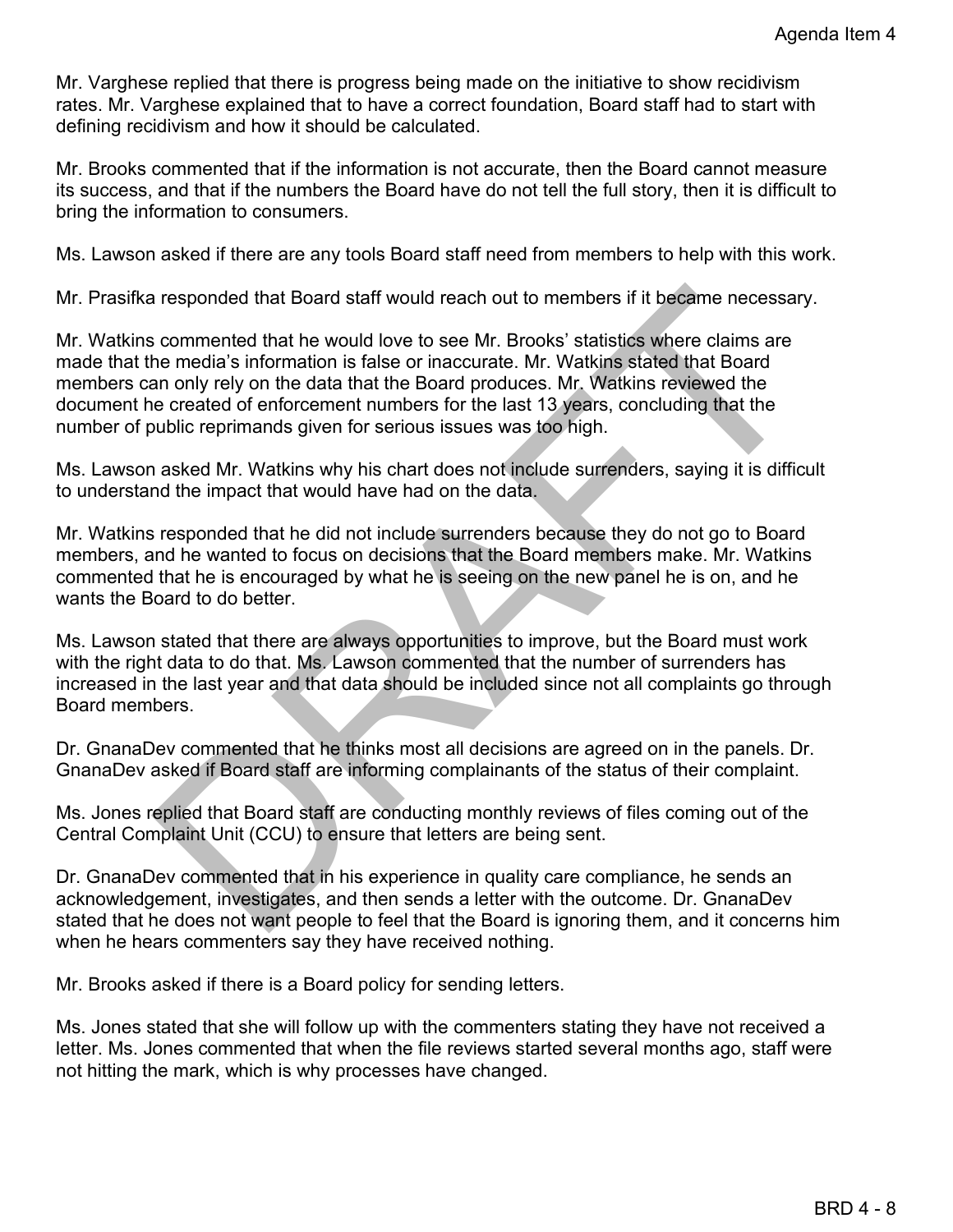Mr. Ryu asked if there is a routine response sent to complainants that acknowledges receipt of the complaint.

Ms. Jones replied that there is an acknowledgement letter that should go out.

Ms. Campoverdi asked about the criteria used to close cases, adding that it would be helpful for the public to understand the process.

Mr. Prasifka stated that the annual report that was just published contains a lot of detail into the reasons why complaints are closed.

Ms. Lawson commented that it is worthy of an agenda item at the next Board meeting to go through the data in the annual report and the reasons why complaints are closed.

Mr. Prasifka stated that Board staff and executives exist to serve and do the work of the Board, and if there is anything staff can do to give better information, they would be happy to do so.

Mr. Brooks stated that the more accurate data the Board has, the better it can do its job.

Ms. Lawson asked for comments from the public.

n commented that it is worthy of an agenda item at the next Board meeting to go<br>data in the annual report and the reasons why complaints are closed.<br>
In stated that Board staff and executives exist to serve and do the work Ms. Hollingsworth disagreed with Mr. Prasifka, saying that there have been a number of egregious cases involving death that resulted in a reprimand. Ms. Hollingsworth gave examples of patient deaths and stated that the Board must stop using reprimands for first-time offenders.

Ms. Lauren agreed with Ms. Hollingsworth and added that severe bodily harm is also egregious. Ms. Lauren shared her experience of harm during plastic surgery and asked for change to legislation and California Code of Regulations (CCR) section 1356.6 for liposuction.

Ms. Monserratt-Ramos stated that she conducted a survey amongst her advocacy team and found that most of them have not received letters throughout the complaint process, adding that a few may have received one letter and many who called the Board were just passed around. Ms. Monserratt-Ramos stated that the Board needs to fix this issue.

Ms. Farr asked how the Board is supposed to get proper evidence if medical records are false. Ms. Farr requested an agenda item addressing false medical records. Ms. Farr asked if any Board member has written a letter to the governor explaining that the state is in a medical crisis.

Mr. Andrist commented that patient advocates are not numbers and percentages, they are human beings harmed by incompetent doctors. Mr. Andrist agreed with Ms. Farr about writing to the governor. Mr. Andrist stated that patient advocates are concerned about the reprimands because it is letting bad doctors off the hook and spoke of physicians who think the Board is weak. Mr. Andrist asked about the status of Mr. Thompson's complaint. Mr. Andrist commented on the number of complaints and reprimands from years 2016/2017 to 2018/2019.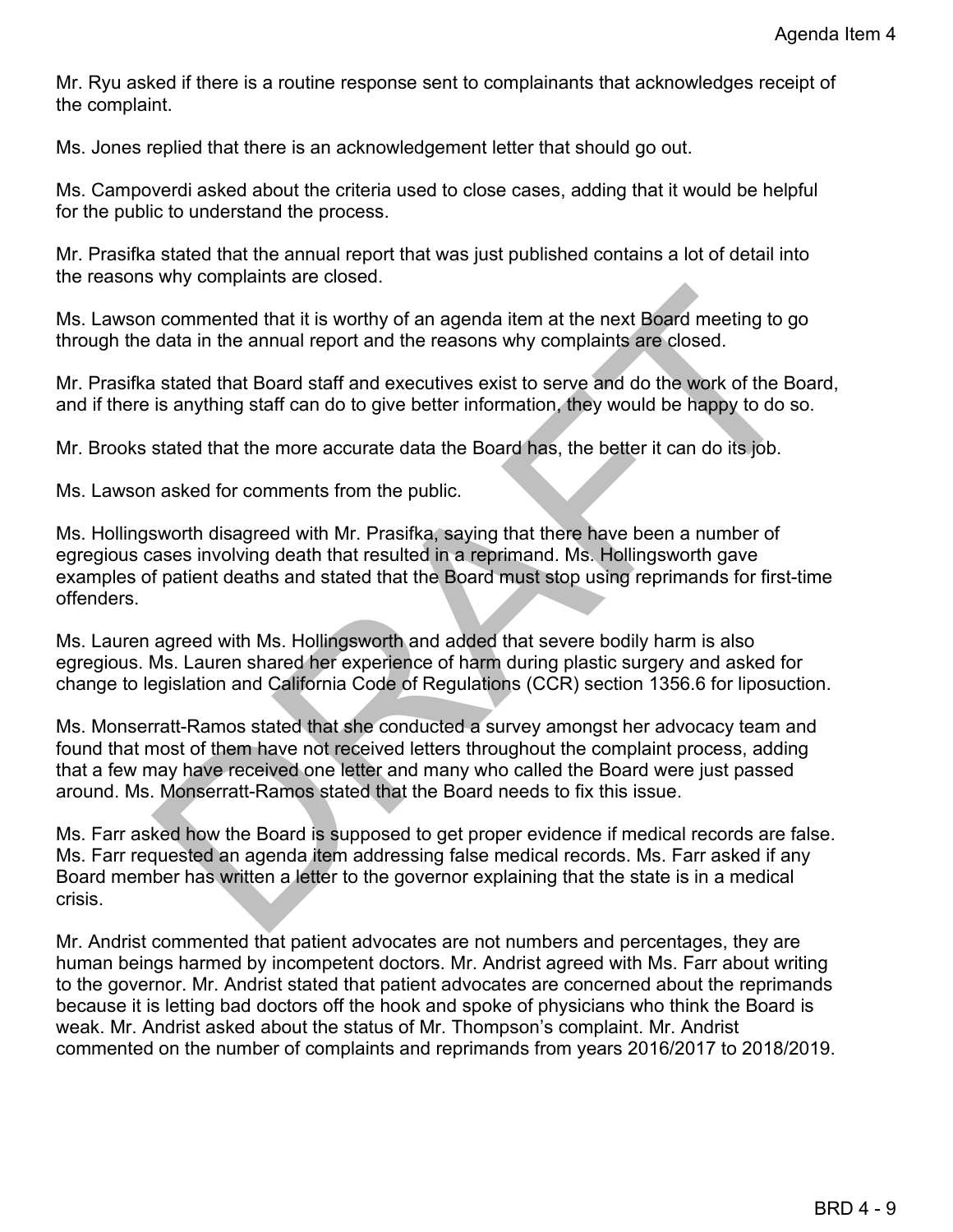Ms. Arthursdotter commented on the Board's website, saying it is not ADA compliant. Ms. Arthursdotter also commented on fictitious medical records, saying the Board should look at the practice instead of the individual doctor.

Ms. Westly commented that it is heartbreaking listening to the public commenters and echoed the concerns about notifying patients. Ms. Westly spoke of her closed complaint and stated there is a problem with the system.

Mr. Rizzo stated that advocates put Ms. Lawson in her position, and they can easily work to have her removed if she does not stop trying to silence the public.

Ms. Perez commented about the online complaint tracking system and spoke of her closed complaints. Ms. Perez stated that the Board is not enforcing the law.

Ms. Lawson stated that, after listening to the comments, there is an opportunity for a task force to work on data stream and to work on processes.

# **Agenda Item 7 Enforcement Updates**

Ms. Castro gave an update on the AGO and spoke of Business and Professions Code (BPC) section 312.2, saying it requires the AGO to publish data on accusations prosecuted for DCA, and will be available on January 1, 2022, at oag.ca.gov. Ms. Castro gave a staffing update, saying a new supervising deputy attorney general has been appointed and reviewed his background.

commented about the online complaint tracking system and spoke of her closed<br>Ms. Perez stated that the Board is not enforcing the law.<br>
In stated that, after listening to the comments, there is an opportunity for a task fo Ms. Nicholls gave an update on the HQIU, beginning with staffing, saying there are 15 investigator vacancies, however four new investigators will start in the next several weeks. Ms. Nicholls added that there are 21 candidates in background and hiring panels continue to be conducted to identify additional candidates. Ms. Nicholls commented on retiring commanders and stated that interviews have already been conducted for their vacancies. Ms. Nicholls stated that, since the last Board meeting, Department of Justice (DOJ) special agents have received a 12% pay increase, resulting in six HQIU investigators leaving for the DOJ. Ms. Nicholls commented that the salary disparity should be addressed, but the HQIU is committed to exploring other ways to retain investigators. Ms. Nicholls spoke of HQIU's continuous improvement team and additional training. Ms. Nicholls reviewed the pending investigations graph for January 2020 through October 2021 and the chart showing the number of cases over 365 days for January 2021 through October 2021, concluding that HQIU is completing older cases. Ms. Nicholls commented that HQIU continues to hold weekly meetings with Board staff and expressed the need for new experts in all specialties.

Ms. Lawson asked Ms. Nicholls what the biggest impediment was to get qualified experts.

Ms. Nicholls replied that there are not enough experts on the list who are familiar with specific specialties.

Ms. Lawson asked if the experts are being paid enough and if the work is too time consuming.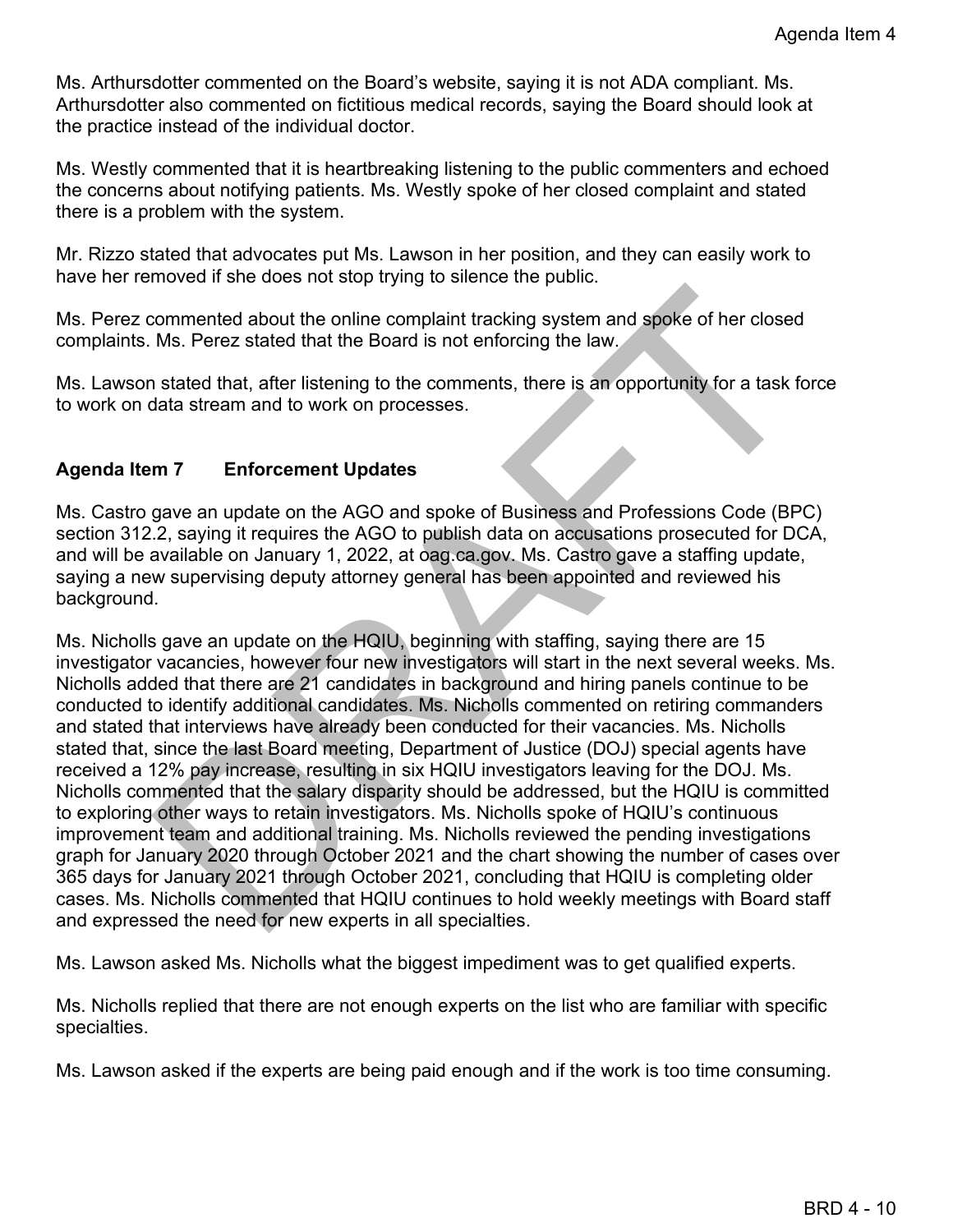Ms. Nicholls replied that money is a factor, but part of it is that more outreach is needed.

Mr. Watkins commented that the expert reviewer challenge is significant.

Ms. Nicholls agreed with Mr. Watkins and added that the quality of the opinions is not good, which can affect cases.

Mr. Brooks asked Ms. Nicholls to send Board members the list of specialties that experts are needed in.

Dr. GnanaDev commented that the time commitment and pay are issues for expert reviewers, adding that many physicians get paid four to five times more in the private sector. Dr. GnanaDev stated that the Board has had to settle for a lower discipline in many cases because of marginal quality experts.

Ms. Castro commented that it takes courage to sit in judgment of fellow professionals, and it takes a special kind of person to want to review cases. Ms. Castro agreed with comments about the expert reviewers' pay.

Dr. Hawkins commented that the HQIU charts are encouraging, although the numbers are still higher than what he would like to see. Dr. Hawkins added that it is hard to imagine the numbers will plateau or continue to decrease with investigators leaving the HQIU.

Ms. Nicholls commented that progress has been made in the aged cases and agreed that the pay disparity is going to be an issue. Ms. Nicholls reiterated that the Board has her commitment to look at other areas where staff can be retained. Ms. Nicholls added that the large workloads are another reason why staff leave and spoke of the expert procurement unit and other units helping with efficiency.

Dr. Yip spoke of reaching out to schools to recruit experts. Dr. Yip suggested collecting data on cases that were ruined by bad experts.

New commented that the time commitment and pay are issues for expert reviewers,<br>many physicians get paid four to five times more in the private sector. Dr.<br>trated that the Board has had to settle for a lower discipline in Ms. Lubiano commented about her experience at expert reviewer training and encouraged other Board members to attend. Ms. Lubiano suggested a bootcamp for expert reviewers with different sessions on different topics, such as how to testify and how to write a thorough report. Ms. Lubiano suggested the Board build a campaign to encourage physicians to sign up for the program and volunteered to assist.

Mr. Watkins commented on unconscious bias in the deputy attorney general (DAG) memos and spoke of a DAG during the panel meeting that seemed to represent the case for the doctor. Mr. Watkins asked Ms. Castro if this was normal.

Ms. Castro commented that she cannot control how people read the DAG memos and that the AGO is there for justice. Ms. Castro added that every effort is made to give Board members all the tools and facts that are pertinent within the context of the memos. Speaking about petitions, Ms. Castro commented that Board members will hear the DAGs say they represent the AGO and the people and she pointed out that petitions are not discipline and the Board is bound to consider them under BPC section 2307.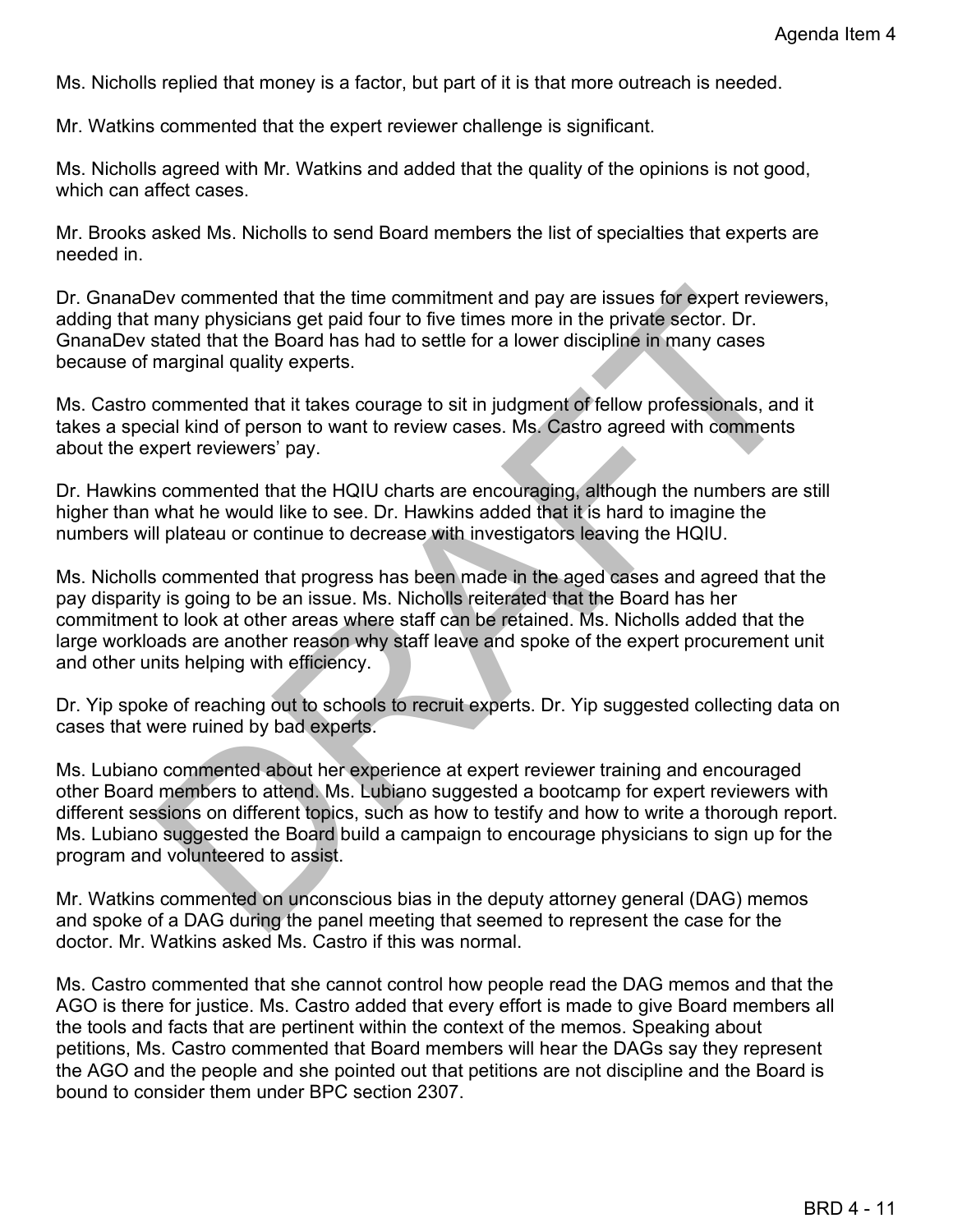Mr. Watkins commented that this information helped him but not in a way that was helpful.

Dr. GnanaDev commented that when a DAG agrees with the judges, it is beneficial because both sides agree on the appropriate discipline.

Mr. Watkins commented that he has seen many of these responses before and this specific incident struck him as out of the norm.

Ms. Lawson asked for comments from the public.

Ms. Lauren commented that the experts are here for service, not for money. Ms. Lauren spoke of Dr. Dubrow and her own trial. Ms. Lauren commented that plastic surgeons cover for each other.

Ms. Helena Pappas commented that the Board has mismanaged her complaint, saying that it was initially closed in CCU shortly after it was submitted, but was later reopened by a retired annuitant who reviewed the case file and determined that it was improperly closed. Ms. Pappas added that her complaint was also mismanaged by HQIU.

commented that the experts are here for service, not for money. Ms. Lauren spoke<br>ow and her own trial. Ms. Lauren commented that plastic surgeons cover for each<br>Pappas commented that the Board has mismanaged her complaint, Mr. Andrist commented that Ms. Nicholls is the only person he trusts. Mr. Andrist spoke of expert reviewers, saying we are all human beings listening to other human beings, but it does not appear hard for the Board to let bad doctors off the hook. Mr. Andrist requested Ms. Castro to look into illegal activities of the Board concerning meeting attendees having to register. Mr. Andrist asked what the point is of a pool of experts if they are not qualified. Mr. Andrist spoke of cases being mishandled by the Board.

Ms. Arthursdotter commented on expert reviewers following the standard of care and guidelines for pain management.

Mr. Rizzo stated he was continuing Mr. Andrist's comments and spoke of cases that have been dismissed due to the Board and AGO mishandling them.

Ms. Farr commented that expert reviewers lie in civil trials and are still able to work for, and represent, the Board. Ms. Farr stated that Dr. Dubrow should not be a witness for the Board. Ms. Farr thanked Ms. Nicholls for including trauma in HQIU's training and asked if the experts are trained to read false medical records.

Dr. Thorp commented that there are areas that the Board struggles with regarding medical experts and added that there are a series of problems, including difficult and time-consuming work, lack of community doctors who manage a practice, and a decrease in licensed physicians. Dr. Thorp added that the decrease in licensure is a concern. Dr. Thorp commented that the Board is not advocating, nor does it think, that it is okay for one child to be harmed or injured and spoke of the difference between a physician doing something wrong and operating within the standard of care.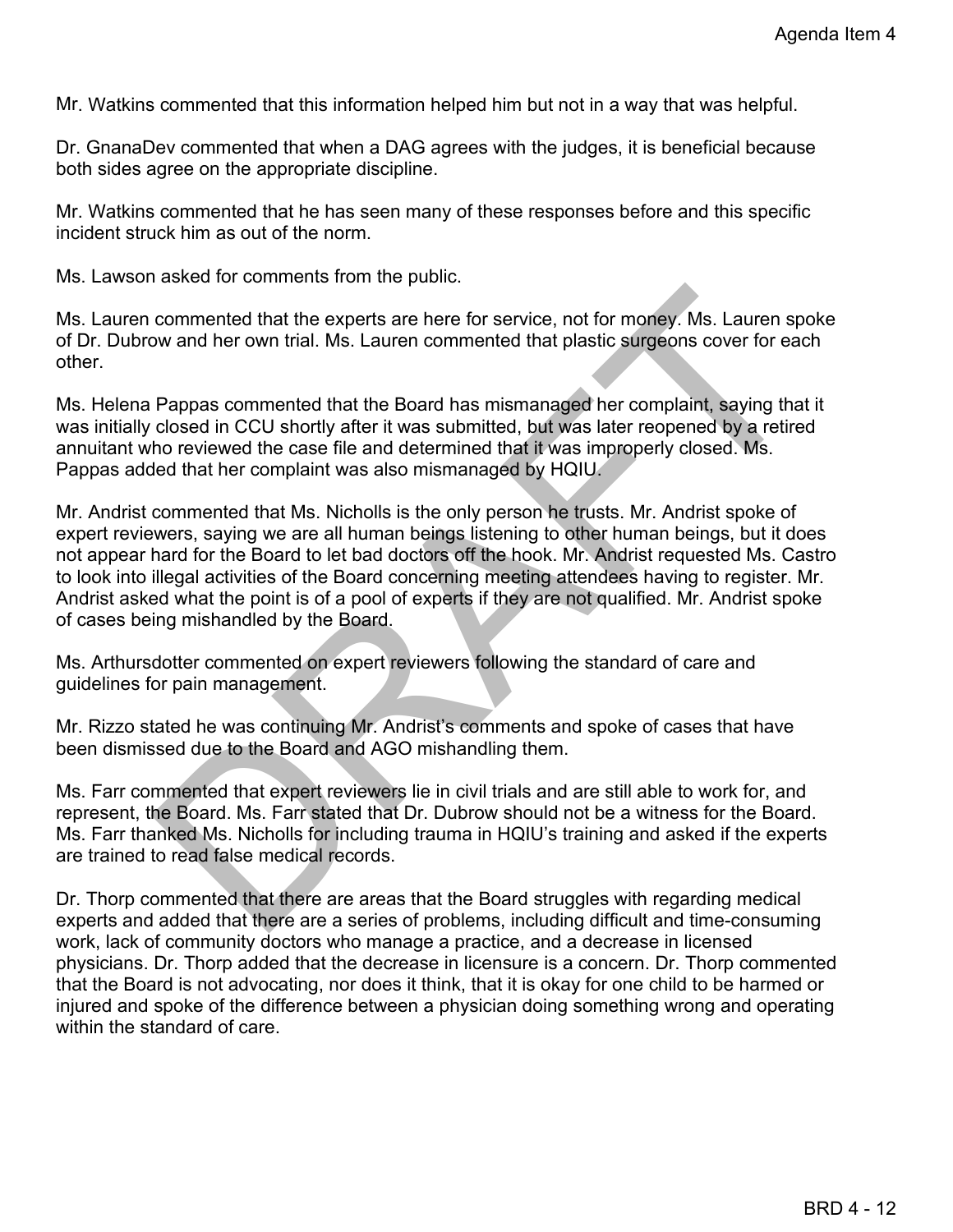# **Agenda Item 8 Update from the Department of Consumer Affairs**

Ms. Holmes updated the Board on DCA, saying staff are working in the office to provide public services, and utilizing telework where appropriate, adding that DCA is assembling a task force to create a telework policy to provide further clarity and structure. Ms. Holmes stated that state employees must show proof of vaccination or be subject to regular COVID-19 testing and reminded Board members that they must follow health and safety protocols if they plan to visit a DCA location or attend in-person Board meetings. Ms. Holmes commented on AB 361, which extends the ability of boards to meet remotely until January 30, 2022, and added that any future changes are unknown. Ms. Holmes commented on scams effecting DCA boards and bureaus and stated that additional information is on DCA's website. Lastly, Ms. Holmes reminded Board members that 2021 is a mandatory Sexual Harassment Prevention training year.

Ms. Lawson asked for questions or comments from Board members. Hearing none, Ms. Lawson asked for comments from the public.

Ms. Pappas wanted to finish comments from a previous agenda item. Ms. Lawson invited Ms. Pappas to submit her comments in writing or present her comments during agenda item 12 tomorrow morning.

Ms. Arthursdotter commented that laws regarding intractable pain and patient care were removed from DCA's website. Ms. Arthursdotter commented on reviewing complaints and computer-generated records. Ms. Lawson asked Ms. Arthursdotter to present this comment tomorrow morning during agenda item 12.

## **Agenda Item 9 Update on Revising Guidelines for Prescribing Controlled Substances for Pain**

shanges are unknown. Ms. Holmes commented on scams effecting DCA boards<br>s and stated that additional information is on DCA's website. Lastly, Ms. Holmes<br>and members that 2021 is a mandatory Sexual Harassment Prevention tra Mr. Prasifka stated that the task force has met twice since the last Board meeting and is working on the preparatory work to update the guidelines. Mr. Prasifka commented that Board staff have reviewed state legislation and regulations along with federal guidelines by the CDC, FSMB, and the Department of Health and Human Services, noting that the CDC is in the process of updating their guidelines, which will be incorporated into the Board's guidelines. Mr. Prasifka stated that Board staff identified experts for a balanced panel, who were presented to the task force and approved. Mr. Prasifka stated that the Board is moving forward with mapping out required changes, and then will proceed to public consultation.

Dr. Hawkins asked if the task force will look into intractable pain.

Mr. Prasifka answered in the affirmative.

Ms. Lawson commented that it sounds like the public part of the process will occur in the first or second quarter of the new year.

Mr. Prasifka agreed.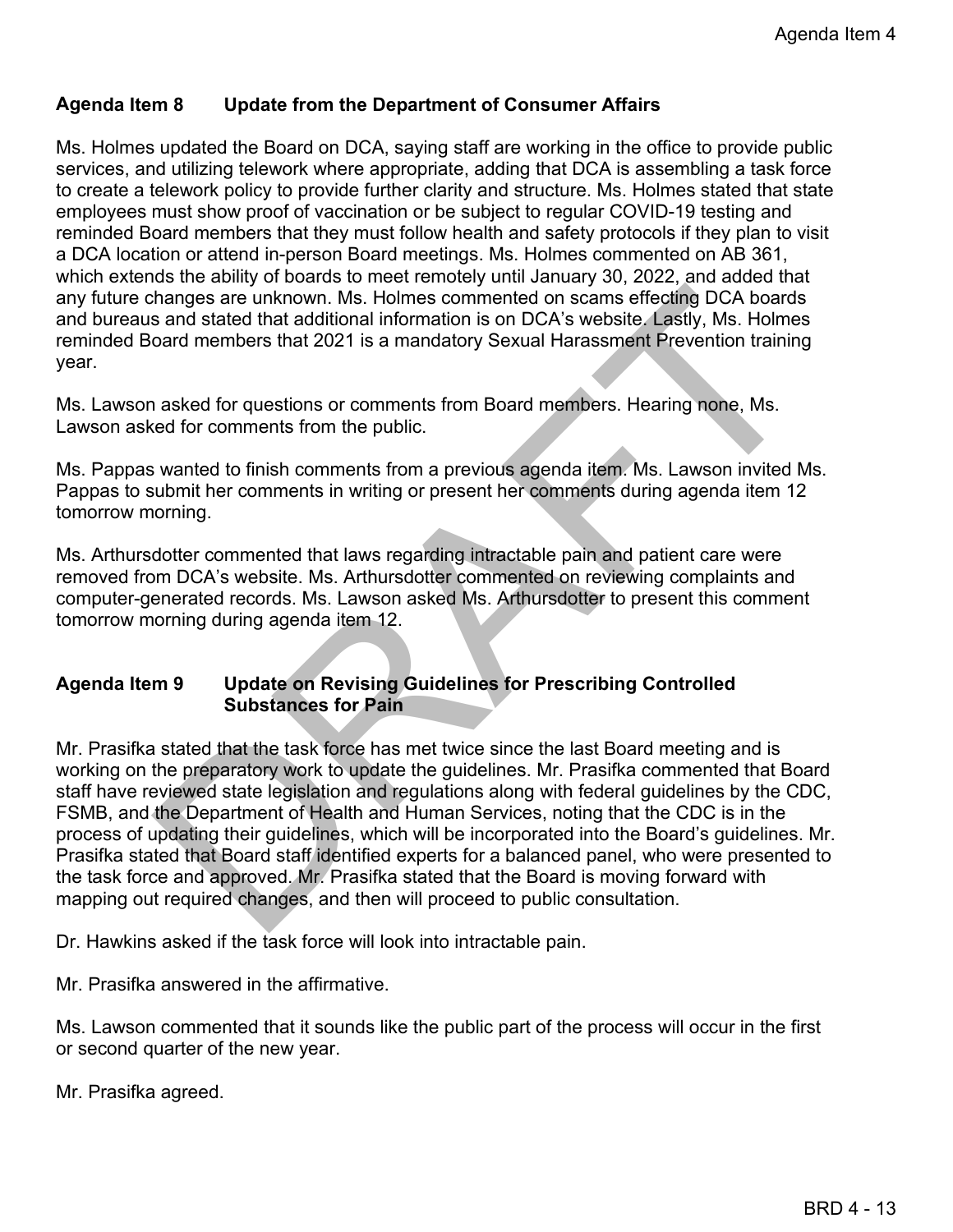Ms. Lawson asked for comments from the public.

Ms. Arthursdotter briefly summarized her work experience and history and stated that she has previously offered her services to the Board for this task force. Ms. Arthursdotter stated that she knows where the problems are in the guidelines, and that they need to be consistent and accurate and not dependent on politics or special interest groups.

Ms. Anne Fuqua stated that she is a chronic pain patient who has taken high-dose opioids for over 20 years and that they have drastically improved the quality of her life. Ms. Fuqua thanked the Board for its statement regarding the closure of pain clinics and guidance for physicians to treat pain patients. Ms. Fuqua expressed her hope that the updated guidelines will enable physicians to treat patients like herself without fearing for their careers.

Ms. Lawson reiterated that there will be a public process in early 2022 for updating the guidelines.

### **Ms. Lawson adjourned the meeting at 5:44 P.M.**

### **RECESS**

**Friday, November 19, 2021**

**Due to timing for invited guests to provide their presentations, the agenda items below are listed in the order they were presented.**

 $\mathcal{L}_\mathcal{L}$  , and the contribution of the contribution of the contribution of the contribution of the contribution of the contribution of the contribution of the contribution of the contribution of the contribution of

### **Members Present:**

Board for its statement regarding the closure of pain clinics and guidance for<br>the to treat pain palents. Ms. Fugue aspressed her hope that the updated guidelines<br>of terms and the positions will be a public process in earl Kristina D. Lawson, J.D., President Ryan Brooks Alejandra Campoverdi Dev GnanaDev, M.D. Randy W. Hawkins, M.D., Vice President James M. Healzer, M.D. Howard R. Krauss, M.D. Laurie Rose Lubiano, J.D., Secretary David Ryu Richard E. Thorp, M.D. Eserick "TJ" Watkins Felix C. Yip, M.D.

### **Members Absent:**

Asif Mahmood, M.D.

### **Staff Present:**

Antonio Adea, Office Technician Aaron Bone, Chief of Legislation and Public Affairs Valerie Caldwell, Associate Governmental Program Analyst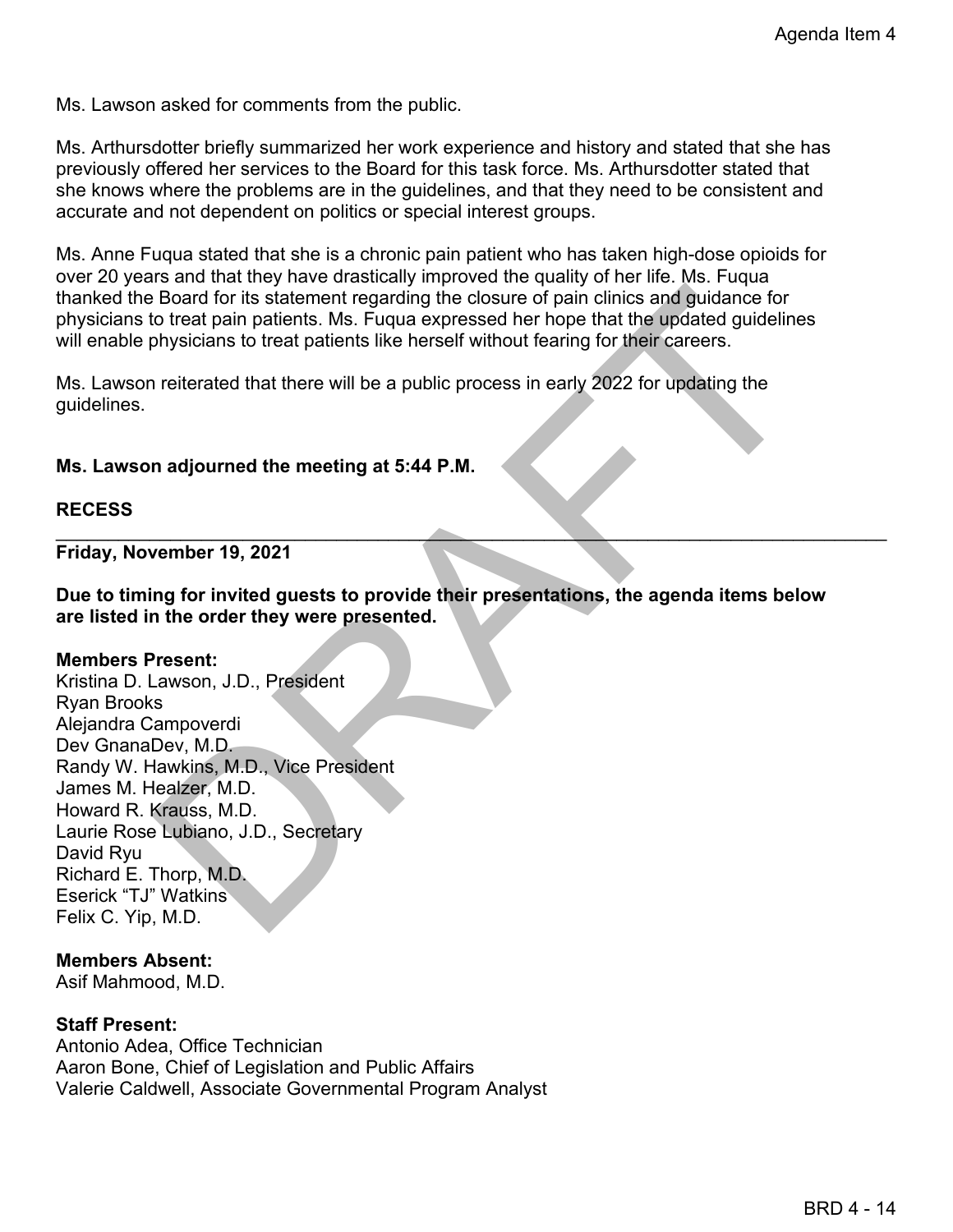sifka, Executive Director<br>
Signs, Starff Services Analyst<br>
Signs, Starff Services Analyst<br>
Signs, Starff Services Malyst<br>
Schembra, Associate Governmental Program Analyst<br>
DRAFT Services Manager I<br>
Schembra, Starff Service Charlotte Clark, Information Technology Supervisor I Francy Crowley, Information Technology Specialist I Sean Eichelkraut, Information Technology Manager I Frances Garcia, Staff Services Analyst Devin Graham, Staff Services Analyst Jenna Jones, Chief of Enforcement Jacoby Jorgensen, Staff Services Manager I Nicole Kraemer, Information Technology Associate Natalie Lowe, Information Technology Specialist I Marina O'Connor, Chief of Licensing William Prasifka, Executive Director Letitia Robinson, Research Data Specialist II Elizabeth Rojas, Staff Services Analyst Emmalee Ross, Public Information Officer I Alexandria Schembra, Associate Governmental Program Analyst Scott Steele, Associate Governmental Program Analyst Christina Thomas, Staff Services Manager I Reji Varghese, Deputy Director Carlos Villatoro, Public Information Officer II Kerrie Webb, Staff Counsel

# **Agenda Item 10 Call to Order/Roll Call/Establishment of a Quorum**

Ms. Lawson called the meeting of the Medical Board of California (Board) to order on November 19, 2021, at 9:03 A.M. A quorum was present and due notice was provided to all interested parties.

# **Agenda Item 11 Closed Session**

The Board moved into closed session to conduct the annual evaluation of the executive director pursuant to Government Code section 11126(a)(1).

# **Agenda Item 12 Public Comments on Items not on the Agenda**

Ms. Lauren commented on a medical malpractice suit and Dr. Dubrow's role as the medical expert. Ms. Lauren also commented on her experience with Dr. Dubrow and her complaint with the Board.

Ms. Denise Johnson shared her story of her son's death due to medical negligence and commented on her closed complaint with the Board, adding that she was mistreated by an investigator. Ms. Johnson commented that California laws make it nearly impossible for physicians to be held accountable for preventable deaths and urged the Board to support legislation to change the burden of proof to preponderance of evidence.

Ms. Pappas commented on the Board and HQIU mismanaging her complaint, saying it was closed in 2019 and reopened in 2020. Ms. Pappas stated that she was never contacted by an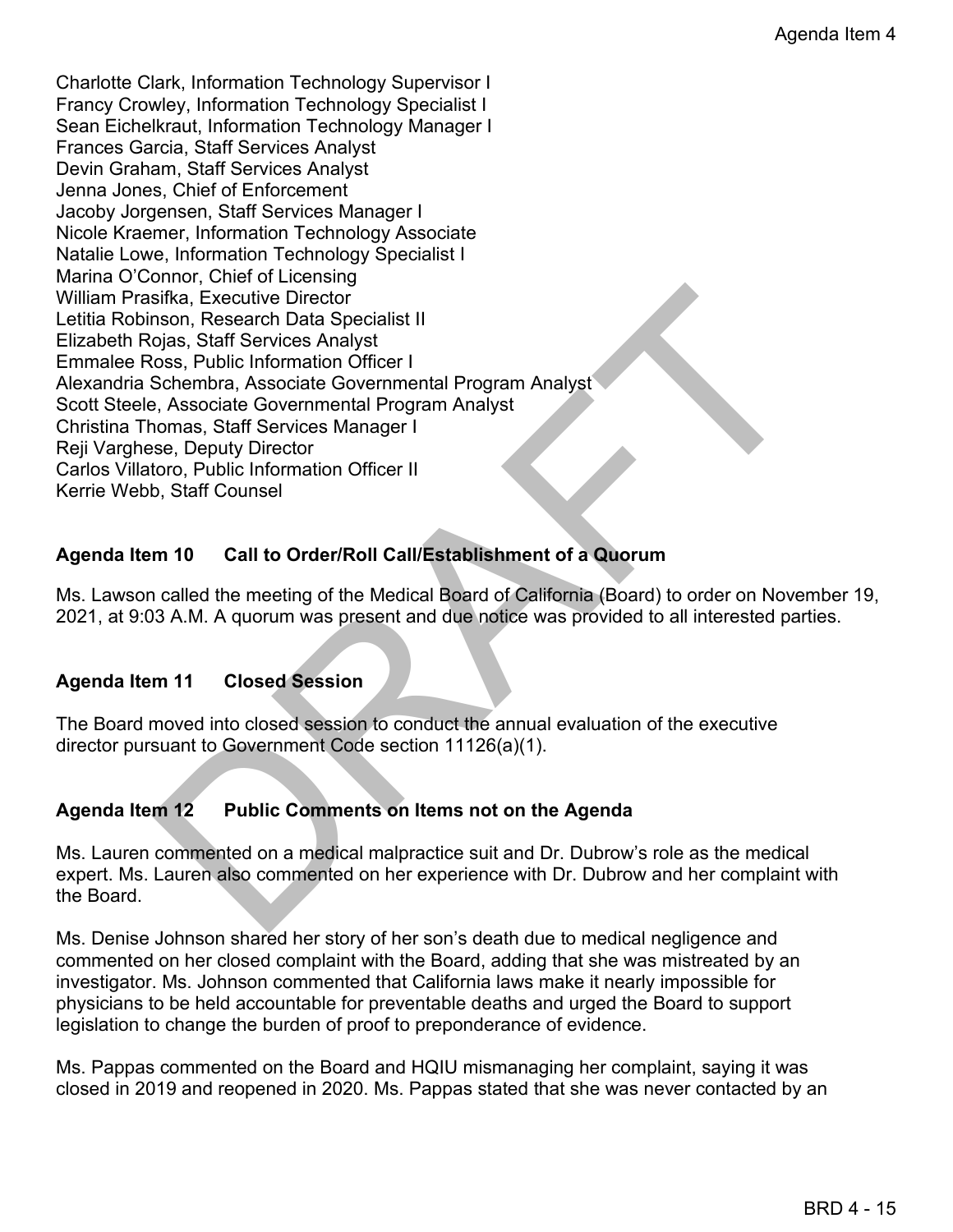investigator for an interview until she publicly stated so during a Board meeting, after which, an investigator contacted her. Ms. Pappas commented that the statute of limitations is nearing and was recently told by Ms. Jones that HQIU cannot find an expert reviewer. Ms. Pappas thanked Ms. Nicholls for contacting her after last night's Board meeting.

Ms. Farr commented that complainants will not get justice from the Board due to the lobbying efforts of the California Medical Association (CMA). Ms. Farr stated that the public wants things fixed so medical harm does not continue to happen, adding that these things include falsification of records and surgical assault, and asked the Board for help. Ms. Farr commented on the difference between a complication and an error.

Ms. Hanna Rhee of Black Patients Matter demanded that U.C. Regents stop protecting tenured professor physicians who misuse their positions to manipulate and sexually assault subordinates.

Rhee of Black Patients Matter demanded that U.C. Regents stop protecting<br>fessor physicians who misuse their positions to manipulate and sexually assault<br>s.<br>s.<br>s.<br>s.<br>s. spoke of Ms. Webb's comments of being able to use pseu Mr. Andrist spoke of Ms. Webb's comments of being able to use pseudonyms when logging in to WebEx, saying that information is not in the instructions and the law does not require that as a condition to attend meetings. Mr. Andrist stated that he logged in to this morning's Board meeting as Kerrie Webb and was kicked off and added that Ms. Lawson asks speakers for their names before speaking. Mr. Andrist stated that he is keeping track of Ms. Lawson and what she does will follow her past her tenure on the Board, adding that he has nothing better to do than make sure Board members are held accountable.

Ms. Arthursdotter commented that during the update on revising guidelines for prescribing controlled substances, it was stated that the Board must follow the CDC guidelines. Ms. Arthursdotter wondered why this was said and stated that the Board sets the standards for the state. Ms. Arthursdotter commented that the guidelines were made for naïve patients, not chronic pain patients. Ms. Arthursdotter spoke of the CDC rescinding a letter they published regarding the guidelines and how the Board should make that available on its website.

Ms. Perez offered Dr. Thorp her condolences and added that his comments yesterday were not well received by patient advocates and could be misconstrued to mean they should accept their child's preventable death. Ms. Perez spoke of her closed complaint and wondered if the Board investigates complaints. Mr. Perez commented that she, along with many other advocates that have commented, were never interviewed.

Ms. Hollingsworth commented on Dr. Thorp's comments made yesterday, saying that most complaints are for egregious harm or death and many of the doctors get off. Ms. Hollingsworth commented that going before the Board should make doctors fearful.

Ms. Tracy Dominguez offered her condolences to Dr. Thorp and added that his comments are why the public finds it hard to have faith in the Board. Ms. Dominguez commented that families who have lost loved ones deserve to be heard and that the Board's priority is to protect life.

Ms. Alicia Cole commented that Dr. Thorp's comments were hurtful and goes to the heart of the bias and stereotype against patients. Ms. Cole commented that patients can forgive an honest mistake but cannot forgive cover-ups, lies, missing information, altering records, and stereotyping patients.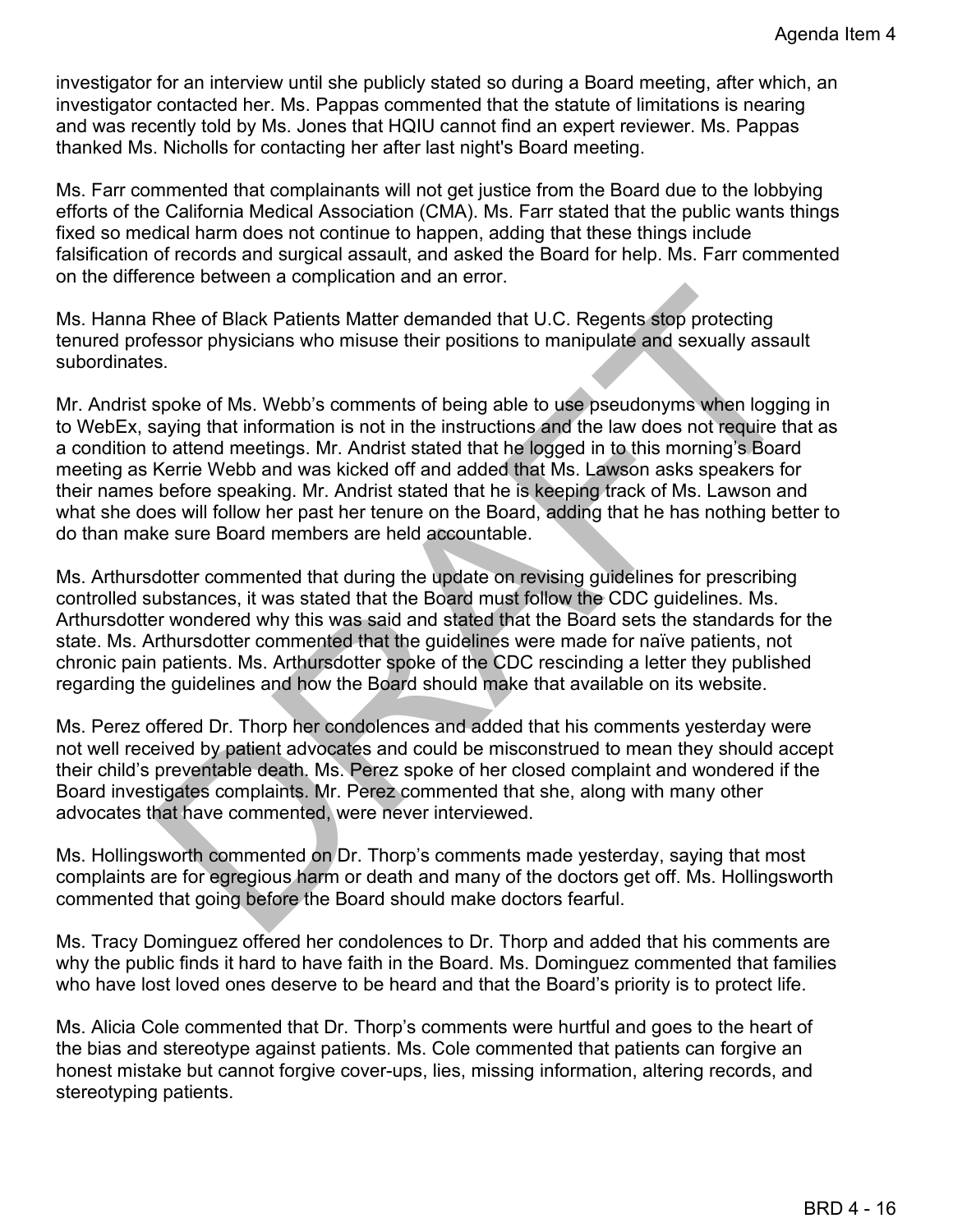Ms. Monserratt-Ramos offered Dr. Thorp her condolences and added that his comments made yesterday were outlandish. Ms. Monserratt-Ramos commented that to insinuate that patient advocates would spend time at Board meetings without real complaints of gross negligence is outrageous. Ms. Monserratt-Ramos commented that patient advocates are here to make a positive change.

Ms. Tammy Smick offered her condolences to Dr. Thorp and added that his comments were painful to those who have lost children due to medical negligence. Ms. Smick spoke of her son's death and her complaint with the Board that resulted in a public reprimand. Ms. Smick commented that the doctor's continued practice allows patients to be put at risk. Ms. Smick urged the Board to look at cases and all the patient advocates reaching out and to properly discipline doctors.

Ms. Sharon Washington commented that Dr. Thorp's comments were disheartening and with that kind of mindset, complainants will never see justice. Ms. Washington shared her experience of her brother's death and not having any answers.

# **Agenda Item 13 Discussion and Possible Action on Legislation/Regulations**

I that the doctor's continued practice allows patients to be put at risk. Ms. Smick<br>oard to look at cases and all the patient advocates reaching out and to properly<br>octors.<br>Washington commented that Dr. Thorp's comments we Mr. Bone discussed the implementation of the 2021 bills that the Board took a position on and that were signed into law in October. Mr. Bone reviewed AB 356, which authorizes CDPH to issue one-time temporary permits for health care professionals to use fluoroscopic x-ray equipment. Mr. Bone reviewed AB 359, which clarifies the options for out-of-state physicians to obtain a license in California and adds specified subjects to the list of courses that a licensee may take to meet continuing medical education (CME) requirements. Mr. Bone reviewed SB 310, which creates a pilot program to allow for the recycling of cancer medication. Lastly, Mr. Bone reviewed SB 806, which is the Board's sunset bill. Mr. Bone noted that staff have already completed the programming necessary to implement the licensing and renewal fee increases and the enforcement program is developing cost accounting procedures and training for cost recovery. Mr. Bone commented that staff are working with DCA on a possible new fee study to demonstrate the Board's need for further fee increases and establish positive cash flow.

Ms. Lawson asked for questions or comments from Board members. Hearing none, Ms. Lawson asked for comments from the public.

Ms. Arthursdotter commented on AB 359, saying it is problematic because a lot of the CME in pain management tends to promote one modality as opposed to the entire spectrum of pain management. Ms. Arthursdotter commented that CME should ensure procedures and guidelines are being followed rather than just promoting a product.

Mr. Bone commented that AB 359 had very specific new CME offerings pertaining to practice management, the use of technology, clinical office workflows, care facility coding, and educational methodologies for physicians who teach in a medical school.

Ms. Rhee suggested the Board send an email blast on the implementation of legislation.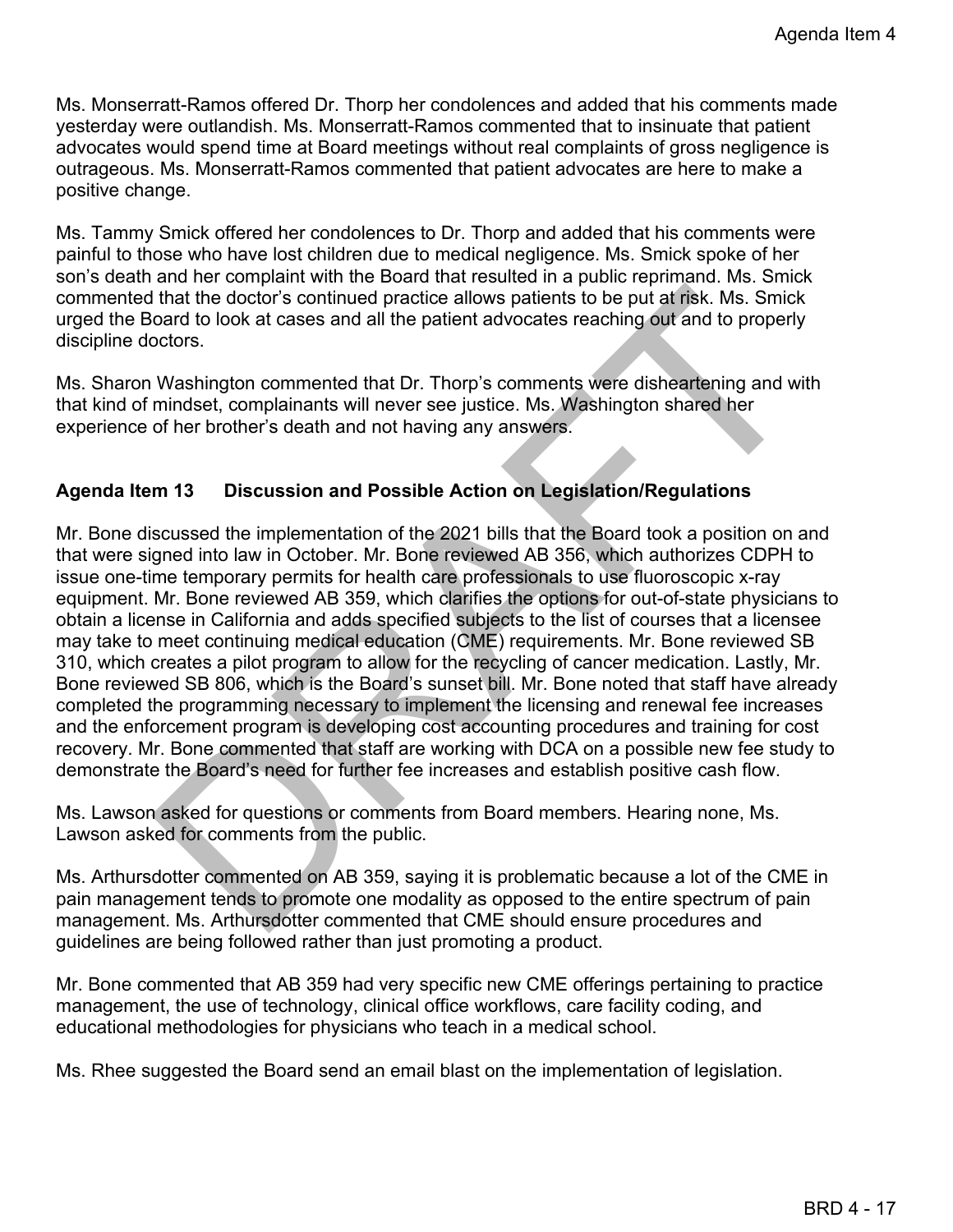Ms. Hollingsworth encouraged the Board to support SB 310 and spoke of her experience with her husband's cancer medications.

Ms. Lawson asked Mr. Bone to discuss the 2022 legislative proposals.

nother proposal relating to petitions for reinstatement and penalty relief, noting that was thirrefermes in law often exceld the amount of time the Board requires to prosecute, and impose discipline. Mr. Bone commented tha Mr. Bone stated that the proposals from the Board's 2020 Sunset Report that were not included in the final version of SB 806 will continue to be legislative priorities for the Board in 2022. For enforcement proposals, Mr. Bone reviewed a proposal to change the evidentiary standard of burden of proof from clear and convincing proof to preponderance of evidence, noting that most allopathic medical boards in other states have this burden of proof. Mr. Bone reviewed another proposal relating to petitions for reinstatement and penalty relief, noting that the current wait timeframes in law often exceed the amount of time the Board requires to investigate, prosecute, and impose discipline. Mr. Bone commented that an additional proposal on this topic is to pursue authority to establish an application fee that covers the Board's reasonable costs to process petitions. Mr. Bone reviewed another proposal to require an earlier exchange of expert testimony information from 30 days of the originally scheduled hearing date to 90 days. Mr. Bone reviewed another proposal to require additional mandatory reporting of potential physician misconduct to include medical groups, health insurance providers, health care service plan providers, and locum tenens agencies. Mr. Bone reviewed another proposal to require patient records to be maintained for at least seven years. The final enforcement proposal Mr. Bone reviewed was to authorize the Board to provide consumers with a copy of their personal records obtained by the Board during an investigation.

Moving to licensing proposals, Mr. Bone reviewed a proposal to clarify BPC section 2096(a) that P&S license applicants may participate in postgraduate training outside of California. Mr. Bone reviewed another proposal to clarify the licensing requirements for those who obtained some postgraduate training outside of California and then were accepted to a training program in California, noting that staff proposed to clarify BPC section 2065(g) so that it applies to applicants who have credit for 24 months of postgraduate training from an international medical school. Mr. Bone reviewed another proposal that would update the mechanism by which the Board can extend the deadline for a licensee to demonstrate they have received credit for 36 months of postgraduate training by amending BPC section 2097. The final licensing proposal Mr. Bone reviewed would simplify the language in BPC section 2097 that pertains to the licensing requirements for applicants in an oral and maxillofacial surgery program.

Ms. Lawson asked Board members if they had any technical questions about the proposals.

Mr. Watkins asked about adding more proposals.

Ms. Lawson responded that she wants to invite the public to provide their own ideas and then Board members can provide their ideas, as well.

Dr. Krauss asked if the evidentiary standard proposal is exclusively for the Board, or all boards in California.

Mr. Bone replied that it is just for the Board.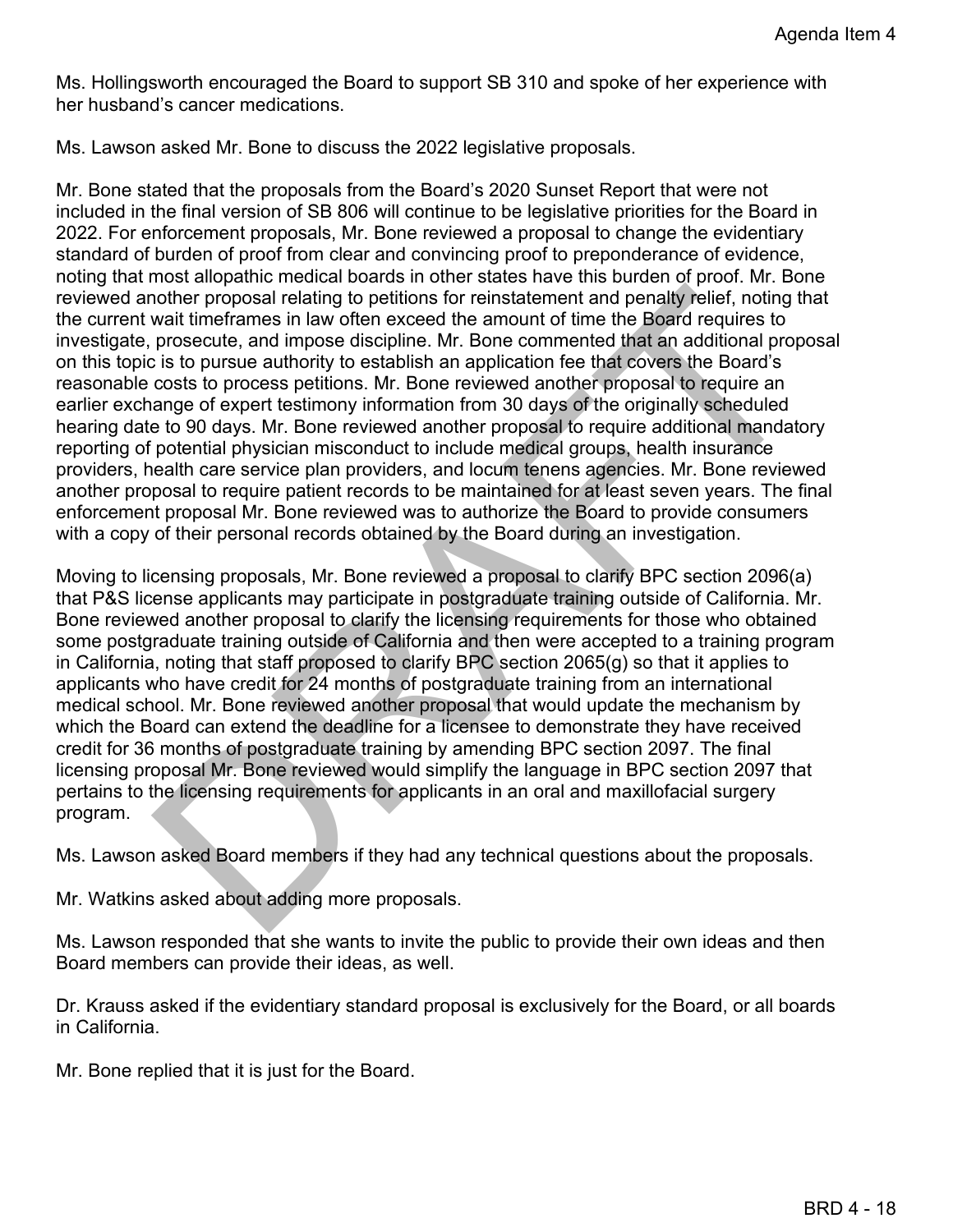Dr. Healzer commented on the proposal to require employers to report all employment-related discipline, adding that it seems overbroad.

Mr. Bone commented that this proposal involves issues that pertain to medical disciplinary causes or reasons, noting that there is current law that defines these issues as being reasonably likely to be detrimental to patient safety or delivery of care.

Dr. Healzer agreed that allegations of sexual misconduct should be reported by the employer but commented that he is concerned that this language might require even simple counseling discussions to be reported.

Ms. Lawson asked to hear public comments before discussing the details or any changes to the proposals.

Ms. Cole commented that her own complaint can be used as a case study to show that the burden of proof of clear and convincing evidence is harmful to patients and inhibits the Board from doing its job. Ms. Cole spoke of her medical experiences and complaint submitted to the **Board** 

n asked to hear public comments before discussing the details or any changes to<br>sls.<br>Sis.<br>Sis.<br>Demonstrated that the rown complaint can be used as a case study to show that the<br>roof of clear and convincing evidence is harm Ms. Nicholls expressed her support for the proposals to reduce the burden of proof, to increase mandatory reporting, and for tolling the statue of limitations, which was included in the Board's Sunset Report. Ms. Nicholls requested two additional proposals, including adding a timeframe for physician participation in interviews and requiring biological fluid testing for impairment cases.

Ms. Rhee questioned why Ms. Nicholls was commenting during the public comment portion of this agenda item. Ms. Rhee supported mandatory reporting of physician misconduct, especially sexual misconduct. Ms. Rhee requested that medical experts and consultants hired by the Board have significant work history in promoting diversity and racial and religious tolerance.

Ms. Lauren requested additional proposals, including amending CCR section 1356.6 on liposuction and authorizing medical records to be co-authored. Ms. Lauren spoke of her experience of sexual misconduct from a physician.

Ms. Monique Himes expressed her support to change the burden of proof to preponderance of evidence. Ms. Himes shared her grandson's death due to medical negligence and the complaint submitted to the Board.

Ms. Farr commented that the problem with the legislative proposals is that CMA will override them. Ms. Farr commented that bills are needed to see the impact of the CMA on patient safety, for preventing medical errors, for the health and wellness of physicians, for a hotline to call for help, and to address false records.

Ms. Alka Airy spoke of her sister's death due to medical negligence. Ms. Airy expressed her support to change the burden of proof to preponderance of evidence and added that this change would align with 41 other allopathic medical boards and help improve public trust in the Board. Ms. Airy commented that she admires Mr. Watkins for his candor and courage and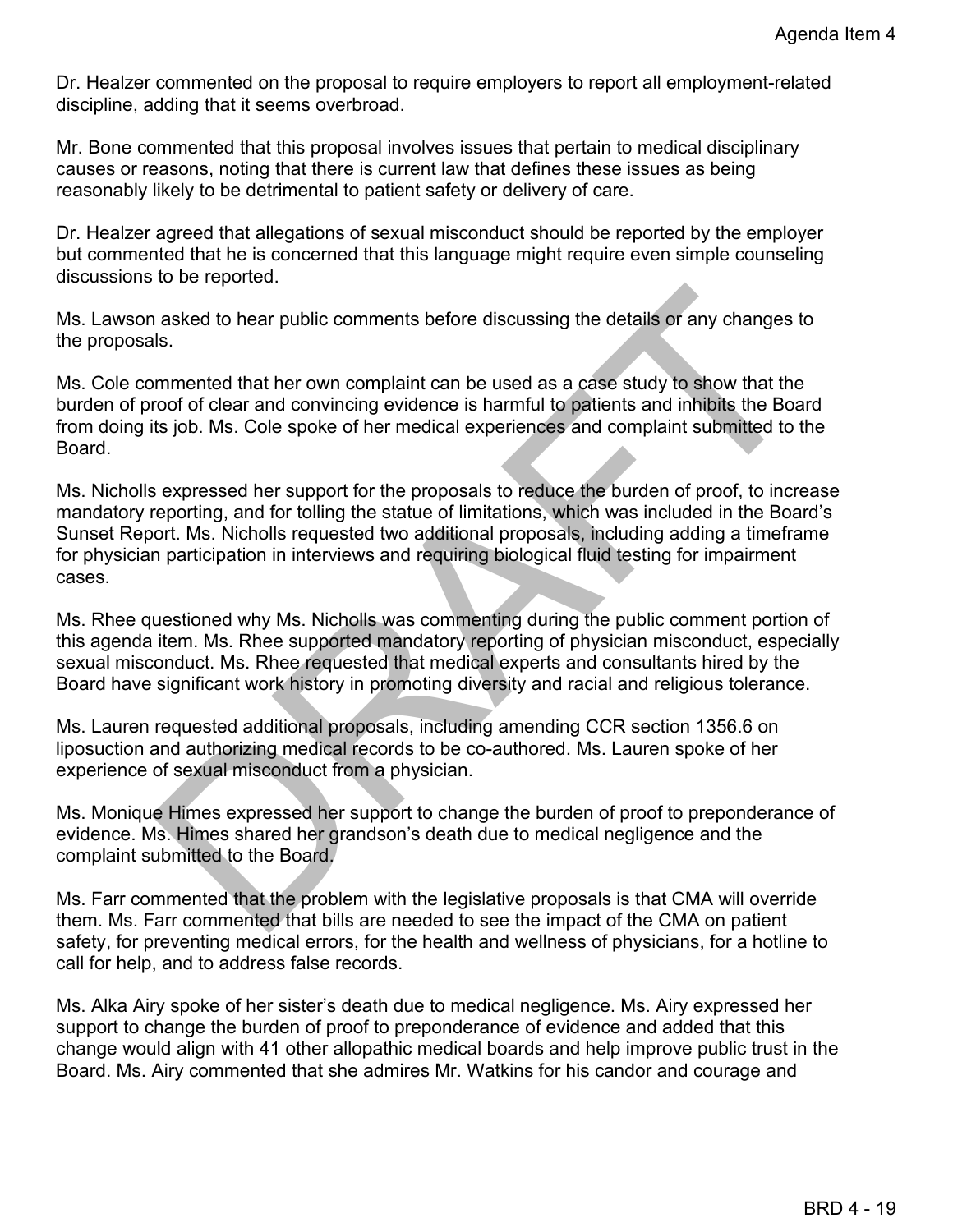hoped more Board members would step up to improve the Board's transparency with the public.

Ms. Susan Lieu spoke of her mother's death due to medical negligence. Ms. Lieu expressed her support to change the burden of proof to preponderance of evidence.

Ms. Monserratt-Ramos expressed her support to change the burden of proof to preponderance of evidence. Ms. Monserratt-Ramos spoke of her fiancé's death due to a substance-abusing physician and of her closed complaint.

Ms. Dominguez shared her daughter's and grandson's deaths due to medical negligence. Ms. Dominguez expressed her support to change the burden of proof to preponderance of evidence.

Mr. Xavier De Leon spoke of his son's death due to medical negligence. Mr. De Leon expressed his support to change the burden of proof to preponderance of evidence.

ylez shared her daughter's and grandson's deaths due to medical negligence. Ms.<br>expressed her support to change the burden of proof to preponderance of<br>De Leon spoke of his son's death due to medical negligence. Mr. De Leo Mr. Charles Johnson commended the families and victims of medical negligence for sharing their stories. Mr. Johnson spoke of his wife's death due to medical negligence. Mr. Johnson thanked Mr. Watkins for his courage and stated that Mr. Watkins should not stand alone. Mr. Johnson expressed his support to change the burden of proof to preponderance of evidence. Mr. Johnson asked the Board how many more times victims and family members have to bear their soul so that other families can be treated with dignity.

Ms. Kimberly Turbin shared her story of medical battery and expressed her support to change the burden of proof to preponderance of evidence.

Ms. Evelen Martinez shared her son's death due to medical negligence. Ms. Martinez commented that the Board cannot lead the public to believe that they can file a complaint and tell them the consumer protection is the Board's priority, and then do nothing to change the pattern of negligence. Ms. Martinez expressed her support to change the burden of proof to preponderance of evidence.

Ms. Smick spoke of her son's death and supported changing the burden of proof to preponderance of evidence.

Ms. Johnson offered her condolences to Dr. Thorp. Ms. Johnson spoke of her son's death due to medical negligence and her experience filing a complaint with the Board. Ms. Johnson expressed her support to change the burden of proof to preponderance of evidence.

Ms. Arthursdotter supported changing the burden of proof to preponderance of evidence and commented that the legislative proposals deserve a stakeholders meeting. Ms. Arthursdotter spoke of laws that limit hours worked by employees and attributed an overworked physician to her son's death. Ms. Arthursdotter commented on the retention period for medical records as well as false records.

Ms. Perez supported changing the burden of proof to preponderance of evidence and spoke of a complaint submitted to the Board after the death of her daughter. Ms. Perez commented that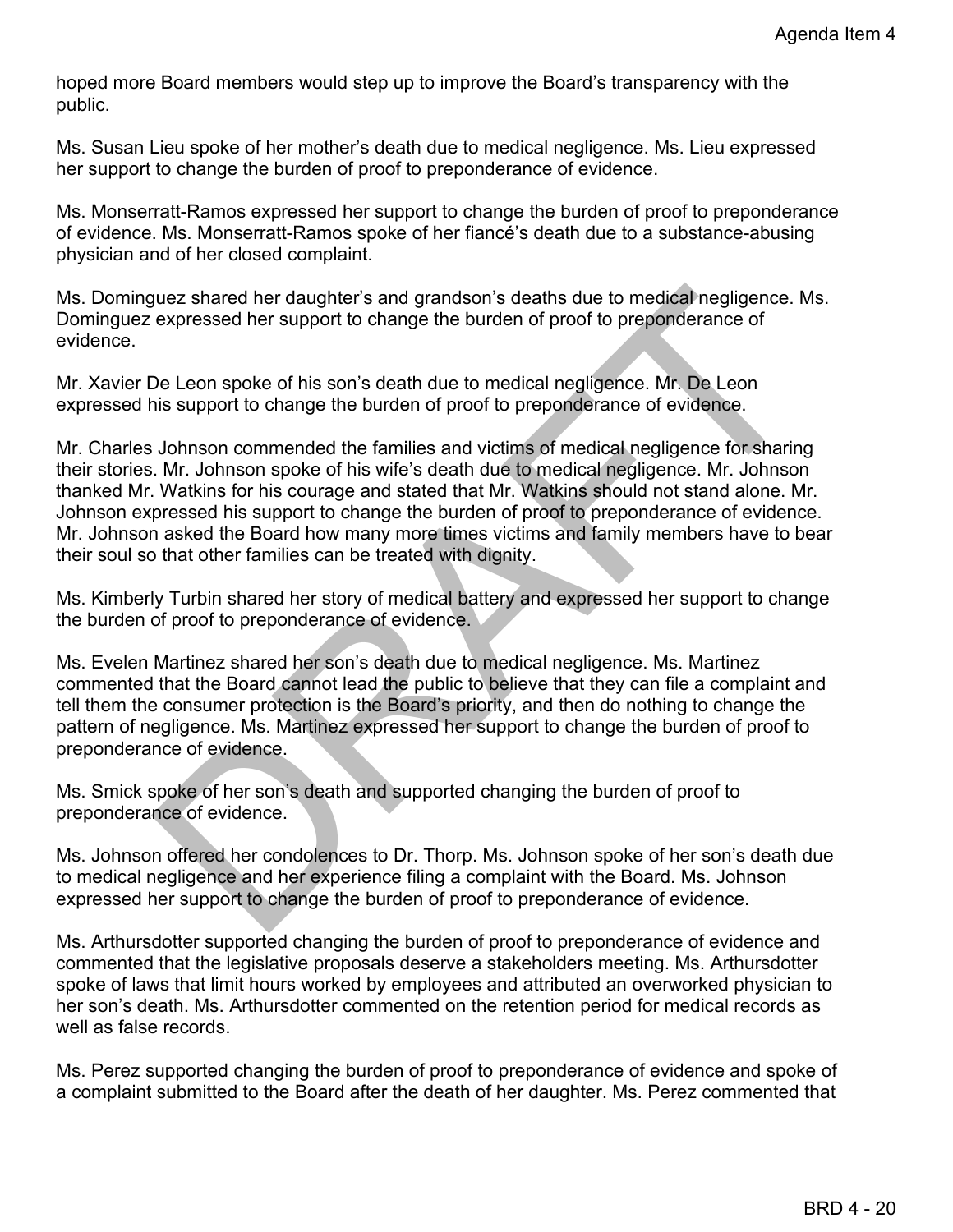the CMA has too much of a stranglehold on the Board and the legislature, and proposed legislation that no current Board or staff member can actively work on behalf of CMA while they are with the Board, including no speaking roles nor fundraising within five years of being with the Board. Ms. Perez commended Mr. Watkins for advocating and standing up for patients.

Ms. Washington shared her brother's death due to medical negligence. Ms. Washington expressed her support to change the burden of proof to preponderance of evidence. Ms. Washington commented that there is a pattern of racism in healthcare that is killing black people. Ms. Washington stated that she supports Mr. Watkins.

sworth offered her condolences to Dr. Thorp and urged the Board to support<br>e burden of proof to preponderance of evidence. Ms. Hollingsworth spoke of her<br>than ad complaint to the Board, adding that the same doctor later ov Ms. Hollingsworth offered her condolences to Dr. Thorp and urged the Board to support changing the burden of proof to preponderance of evidence. Ms. Hollingsworth spoke of her father's death and complaint to the Board, adding that the same doctor later overdosed a patient and ended up on the Board's death certificate project.

Ms. Lawson commented that there is a lot to work through and suggested starting with the licensing legislative proposals to reach a consensus.

Dr. Krauss commented that everything Mr. Bone presented seemed helpful and empowering to allow the Board to be more effective and suggested a single motion to approve all the proposals unless any other Board member objects.

Ms. Lawson commented that she wanted to allow additions from Board members.

Dr. Krauss suggested a motion to approve the proposals as a consent calendar and allow Board members to withdraw individual items for separate discussion and consideration.

## *Dr. Krauss made a motion to approve the 2022 legislative proposals as a consent calendar, allowing for Board members to withdraw items for separate discussion and consideration/S: Dr. Yip*

Dr. Hawkins commented that he supports many of the proposals and asked about the resources and money required to pay for them. Dr. Hawkins commented that these proposals require the support of the legislature and asked public advocates to talk to their legislators.

Ms. Lawson agreed with Dr. Hawkins and clarified for the public that these are potential Board legislative proposals, but support of the legislature is needed to enact them.

Mr. Brooks agreed with Dr. Hawkins, saying he hoped a dollar amount could be attached to the proposals. Mr. Brooks added that changing the burden of proof to preponderance of evidence will increase complaints and asked about the funding mechanism.

Ms. Lawson pointed out that the Board has not abandoned its request for an adequate fee increase.

Mr. Watkins commented that he supports the proposals and knows how difficult it is for the Board to get what it wants. Mr. Watkins commented that the Board needs the fee increase to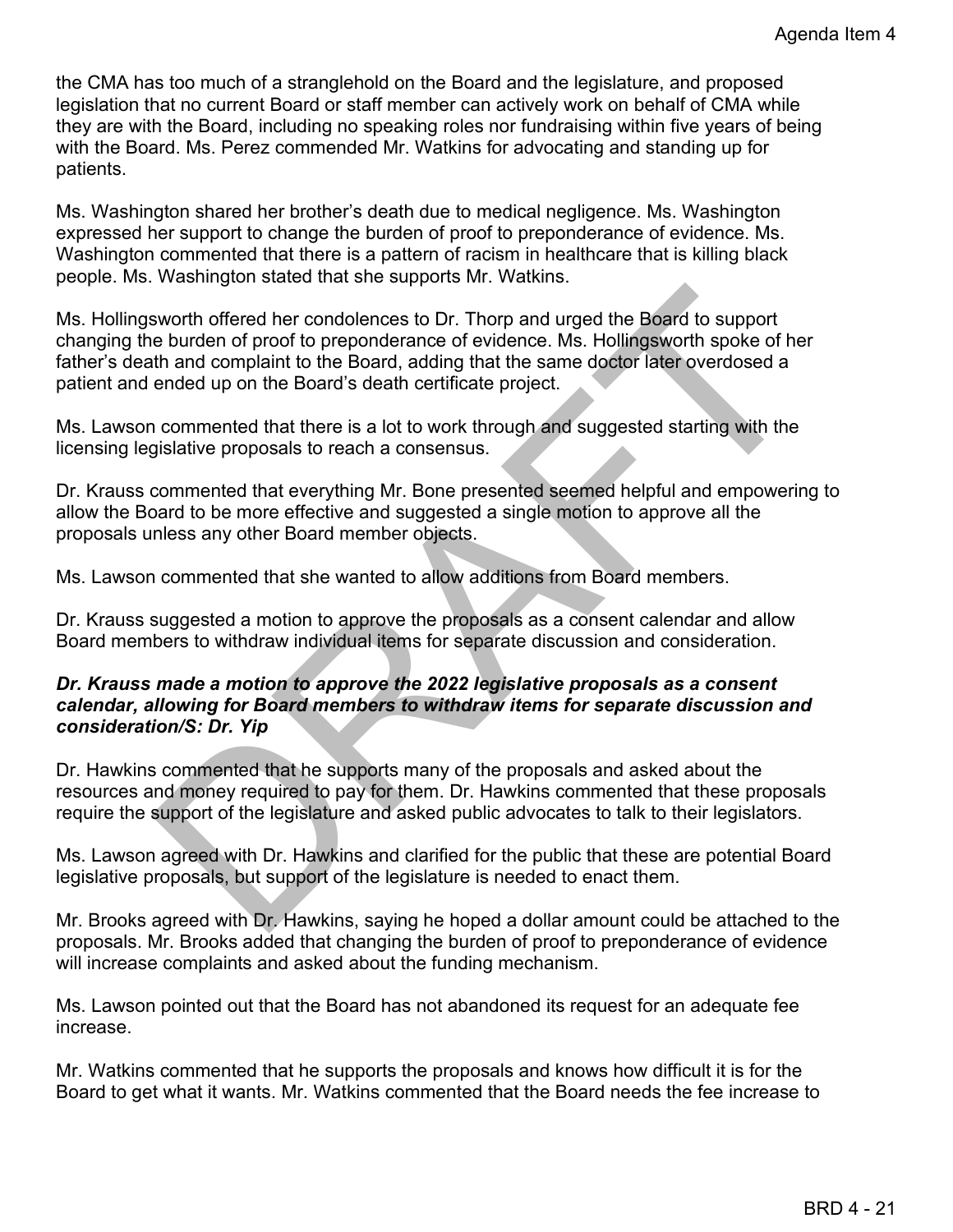execute its duties more effectively. Mr. Watkins added that, even with patient advocates speaking out, the Board does not have enough lobbying power to go against the CMA.

Mr. Ryu agreed with everything that had been said and hoped this discussion would shed light to the public on the process and to the laws which limit what the Board can do or disclose. Mr. Ryu commented that the Board can offer its support in the recommendations to the legislature, who has the sole authority to make the proposals happen. Mr. Ryu suggested seeking higher pay for expert witnesses while acknowledging the Board's current financial position.

Ms. Lawson asked Board staff what the mechanism is for paying expert witnesses.

Mr. Bone replied that it is through the budget process and that Board staff have previously looked into it and did not find any statutory impediments. Mr. Bone added that a budget change proposal would have to be requested to get the authority to spend additional money, adding that the Board's fund condition is the biggest obstacle.

Ms. Campoverdi supported the proposals and acknowledged the headwinds that the Board faces. Ms. Campoverdi requested to discuss the proposals that Ms. Nicholls presented pertaining to biological fluid testing and time limits on good cause.

Ms. Lawson asked Mr. Bone if he made note of Ms. Nicholls' proposals.

Mr. Bone reiterated Ms. Nicholls' proposals of mandatory submission of biological testing, and asked Ms. Campoverdi if she was referring to tolling subpoenas.

Ms. Campoverdi responded that it was for adding a time limit on good cause for an appearance.

plied that it is through the budget process and that Board staff have previously<br>tit and did not find any statutory impediments. Mr. Bone added that a budget<br>than did not find any statutory impediments. Mr. Bone added that Ms. Webb responded that it would be a change to BPC session 2234(g) to put a time limit on physicians to comply with sitting for an interview. Regarding submitting biological fluid testing, Ms. Webb commented that the proposal may need to be that if an investigator requests a physician to submit to a biological fluid test and they refuse, there would be a cease practice order put in place until there is compliance or a hearing.

Ms. Campoverdi asked if Ms. Nicholls was still available to clarify her proposals.

Mr. Brooks asked if Ms. Nicholls could submit her proposals in writing.

Ms. Lawson commented that this is not the final time the Board will have this conversation, and that the proposals will be discussed during the February Board meeting.

Mr. Bone commented that this is the ideal time to discuss the proposals and added that at this time next year, the Board will be submitting some form of a sunset report, so whatever the other ideas are for consideration can be put into that report.

Ms. Nicholls explained her biological fluid testing proposal, saying the issue is when investigators ask for a sample, the physician can say no, at which time HQIU would have to go through the long process of gathering evidence to pursue a motion to compel. Ms. Nicholls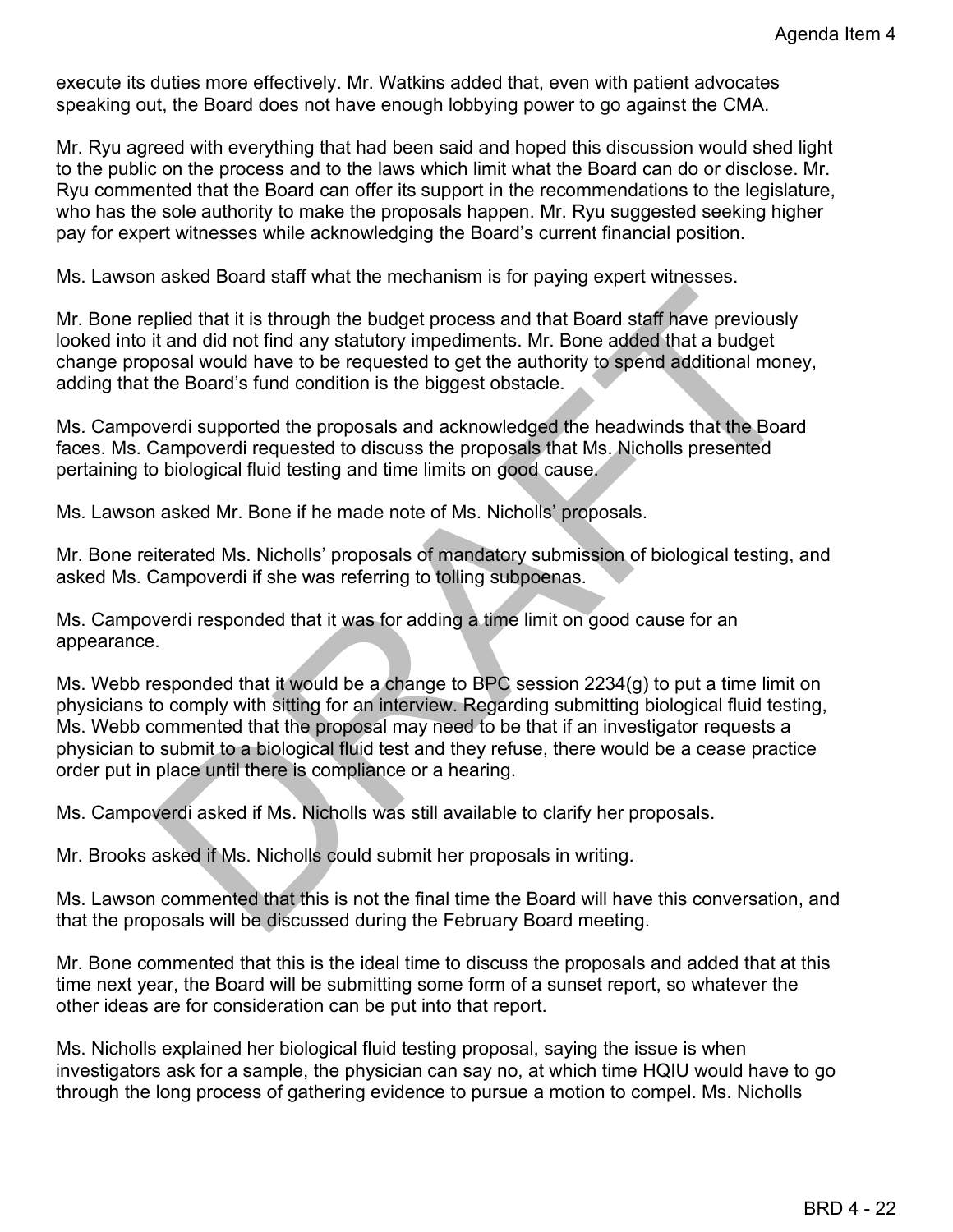continued, saying if they could obtain a cease practice order, an impaired physician could not treat patients. Regarding physician interviews, Ms. Nicholls explained the issue is the timeframe, saying that physicians can say they have good cause to not show up. Ms. Nicholls stated that once an investigator contacts a physician for an interview, a time limit should be set in place. Lastly, Ms. Nicholls explained the subpoena issue regarding tolling the statute of limitations, saying that valuable time is lost in the subpoena enforcement process.

Ms. Lawson asked if any Board members did not want to see Ms. Nicholls' proposals included as part of the 2022 legislative proposals.

Dr. Thorp asked Mr. Bone if the legislature is likely to accept these proposals.

Mr. Bone replied that he expects that the legislature is aware of the Board's issues, especially with sunset review and media coverage, and hoped that would elevate the chances of finding an author for the proposals. Mr. Bone added that after the Board finalizes the proposals, he will contact legislators' offices to try to find authors who will advocate for these changes.

Ms. Lawson asked if Dr. Krauss, as the maker of the motion, would be willing to incorporate Ms. Nicholls' proposals.

Dr. Krauss stated that he accepts the amendments.

Dr. Yip accepted the amendments.

Mr. Watkins commented on only hearing from doctors during case hearings and suggested a proposal to amend BPC 2330 to remove the word *not* so that the patients have an opportunity to give a statement at hearings. Mr. Watkins added that this would create equality and transparency.

sked Mr. Bone if the legislature is likely to accept these proposals.<br>
splied that he expects that the legislature is aware of the Board's issues, especially<br>
review and media coverage, and hoped that which dievald referan Ms. Lawson commented that she agrees with allowing patients the opportunity to participate in the process. Ms. Lawson commented on the Board improving its policies about contacting complainants and added that there may be other statutory changes the Board would like to pursue to provide patients an additional voice. Ms. Lawson asked Mr. Watkins if he is okay with coming back to this at the February meeting to allow Board staff time to research.

Mr. Watkins commented that that is fair.

Dr. Hawkins agreed with Mr. Watkins' suggestion.

Dr. Healzer commented that he is supportive of the proposals but would like to revisit his comments about the language of requiring reporting of any employment discipline, saying that it is too broad.

Ms. Lawson commented that there is consensus support for the initial proposals and Ms. Nicholls' proposals, pending a vote, along with support for a broad concept of developing a process that would provide patients an additional voice to be discussed in February, and asked Dr. Krauss to amend his motion to encapsulate all of this.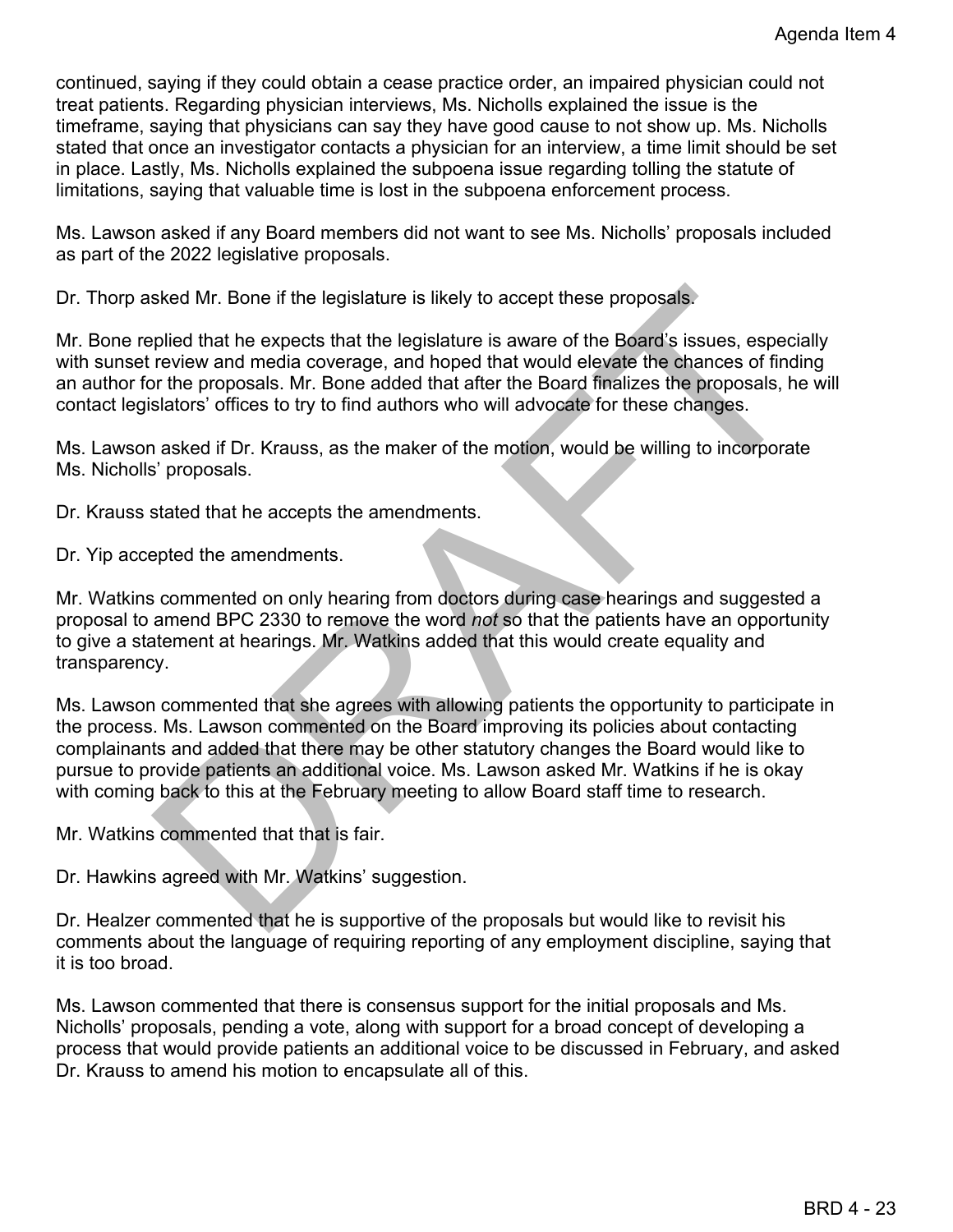Dr. Krauss commented that this is the Board's intent, and it is good policy, but it is not yet ready to be brought to a legislator since there are so many layers of the law to bring the complainant into the process. Dr. Krauss stated he is happy to amend his motion to support that as Board policy and intention.

### *Dr. Krauss made a motion to approve the 2022 legislative proposals as a consent calendar, allowing for Board members to withdraw items for separate discussion and consideration, and to further discuss and consider allowing complainants to give a statement/S: Dr. Yip*

Mr. Bone commented that, if Board members are comfortable with Board staff having the discretion of crafting language and working with legislators, within the boundaries set, then staff will do so and report back at the February Board meeting.

Dr. Healzer asked for the motion to be restated.

mmented that, if Board members are comfortable with Board staff having the<br>forarting language and working with legislators, within the boundaries set, then<br>foraring language and working with legislators, within the boundar Ms. Lawson stated that the motion is to adopt the legislative proposals included in the staff report, include the proposals presented by Ms. Nicholls related to biological fluid samples and good cause, and to include a legislative proposal or policy to increase patient opportunity for access in the disciplinary process, with the latter being discussed further during the February Board meeting. Ms. Lawson commented that all of this will be discussed at the February Board meeting and depends on whether a sponsor is found.

Dr. Thorp commented that he understood the importance of a complaint being able to be heard as a case, but there was a reason why the appellate court held clear and convincing evidence as the standard of proof. Dr. Thorp added that California has been out of step with most of the United States for a long time and he would feel disingenuous if he did not raise these concerns.

Ms. Lawson commented that it sounded like Dr. Thorp would vote against the motion on the table.

Dr. Krauss stated that the original motion uses the term 'consent calendar' so that if a Board member is concerned with an item, it could be removed from that vote, and another motion and vote could be made on any excluded items.

Dr. Thorp asked for the burden of proof item to be pulled out of this vote.

Ms. Lawson confirmed that burden of proof item will be pulled out of this vote. Ms. Lawson asked Ms. Caldwell to take the roll.

## *Motion carried 11-0-0 (Support; Dr. GnanaDev and Dr. Mahmood absent)*

## *Dr. Krauss made a motion to seek legislative action to change the evidentiary standard from clear and convincing to preponderance of evidence/S: Dr. Yip*

Dr. Hawkins commented that he wanted more information beyond the cost, including how this changes what the Board does.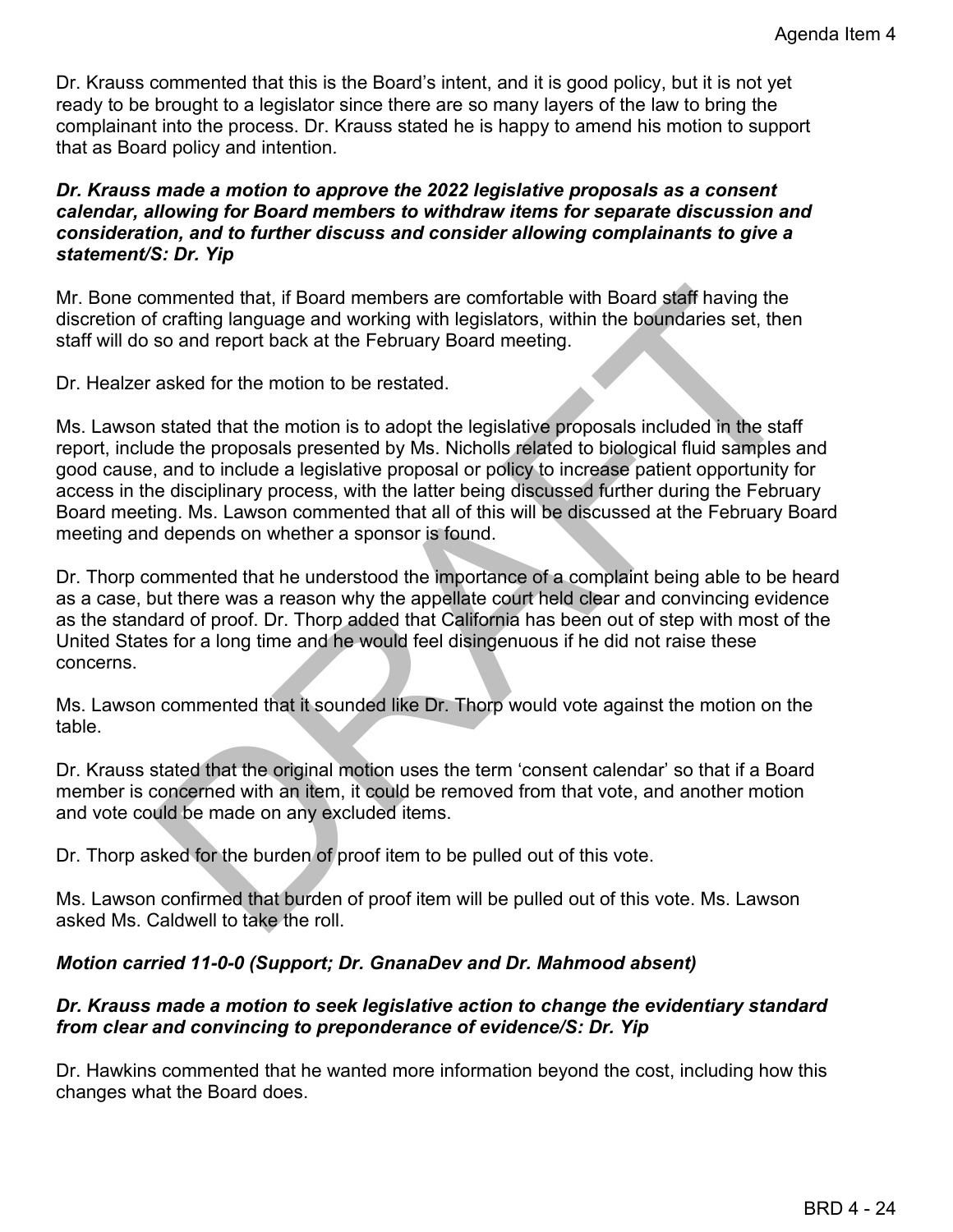Mr. Ryu asked what the evidentiary standard is for the 40 other states that was previously mentioned.

Mr. Bone replied that the other states use preponderance of evidence for the evidentiary standard, and that currently California uses clear and convincing.

Ms. Lawson commented that it is the standard for administrative cases, rather than the standard for the Board.

Mr. Bone replied that it is the standard for the Board's disciplinary cases.

Dr. Hawkins asked Ms. Webb to make a succinct comment about this topic.

plied that it is the standard for the Board's disciplinary cases.<br>
saked Ms. Webb to make a succinct comment about this topic.<br>
commented that there would be more cases that meet the burden of proof for<br>
commented that the Ms. Webb commented that there would be more cases that meet the burden of proof for discipline, which also means more cases being referred to HQIU for formal investigation, to the AGO for prosecution, and to Board members for review. Ms. Webb added that the Board is being judged by what other states are doing, and reports treat the Board's standards as if it were the same as other states' standards. Ms. Webb continued, saying this will end up in the hands of the legislature, who is at times critical of the Board but often does not give the Board the tools requested. Ms. Webb reiterated that this change would put the Board on par with most other allopathic medical boards across the U.S. but will also impact the number of cases the Board considers.

Dr. Healzer asked if clear and convincing evidence is the standard used for other healing arts boards in California.

Ms. Webb replied that it is.

Dr. Krauss commented that his greatest frustration in serving on the Board is feeling powerless knowing that it could do a better job, adding that all the legislative proposals brought forward gives the Board more power, more authority, and a better opportunity to do its job. Dr. Krauss continued, saying that it does not mean that doctors will be victimized or that the Board would be frivolous in how the Board dispenses justice.

Ms. Lawson asked Ms. Caldwell to take the roll.

# *Motion carried 10-1-0 (Support; Dr. Thorp oppose, Dr. GnanaDev and Dr. Mahmood absent)*

Mr. Bone commented that it was helpful that the Board had a list of priorities in the Sunset Report, and that there may be legislators that are interested in some of the proposals but do not have the capacity to take on each one. Mr. Bone added that if there is any direction that the Board has regarding priorities of the proposals, he would work with the Board's president and vice president.

## *Dr. Krauss made a motion to delegate the work of prioritization to the executive committee/S: Dr. Yip*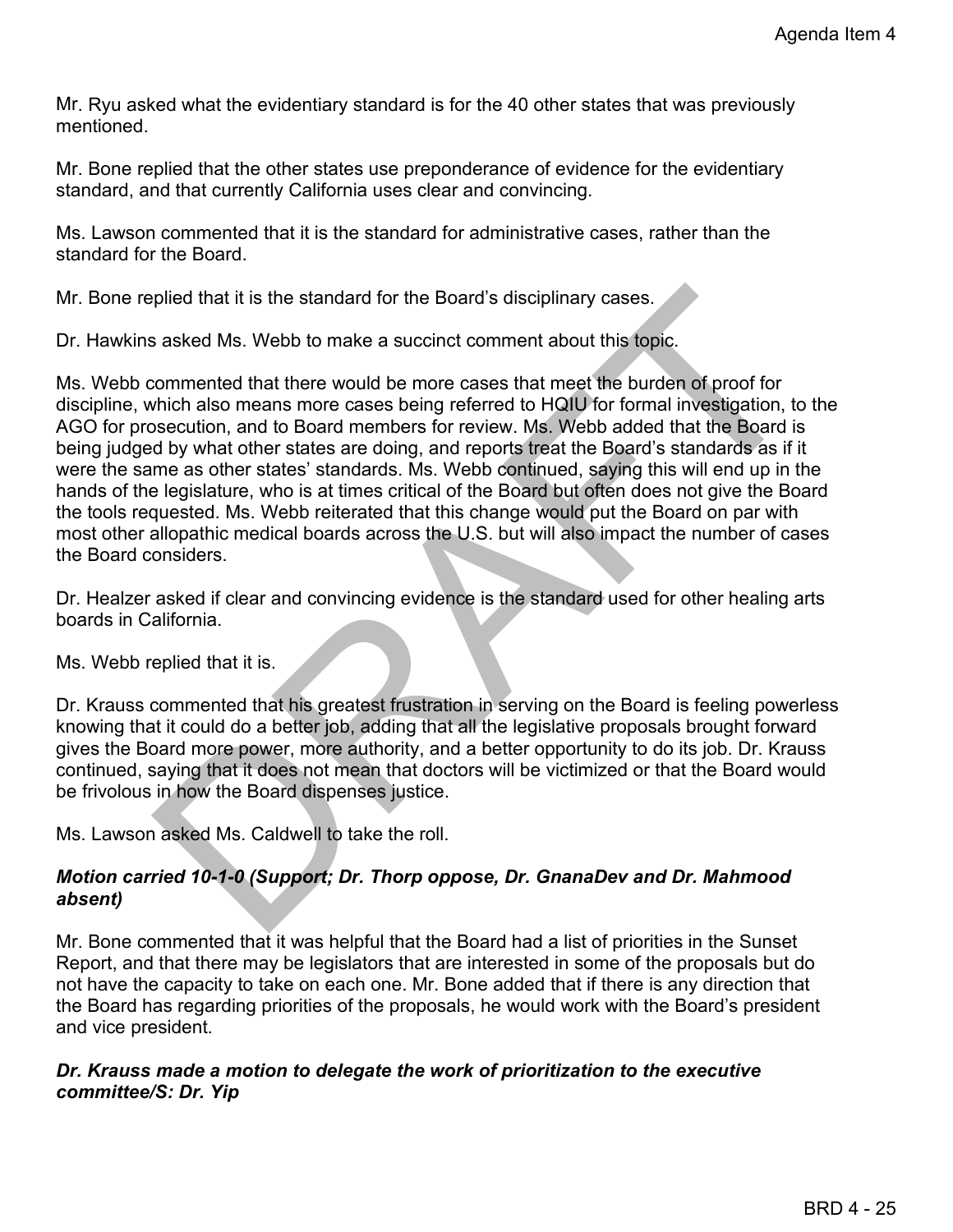Ms. Lawson commented that prioritization would be made to address the concerns heard from Board members and public advocates today. Ms. Lawson spoke of working on this like the way the Sunset Review was worked on with the vice president and executive staff.

Ms. Webb reminded Ms. Lawson that the motion was made for the executive committee, which is different than the Board's president and vice president.

## *Dr. Krauss amended his motion to delegate the work of prioritization to the president, vice president, and staff/S: Dr. Yip*

Ms. Lawson asked Ms. Caldwell to take the roll.

# *Motion carried 10-0-0 (Support; Dr. Thorp, Dr. GnanaDev and Dr. Mahmood absent)*

Moving to the status of pending regulations, Mr. Bone asked if Board members had any questions.

nia asked Ms. Caldwell to take the roll.<br>
Tried 10-0-0 (Support; Dr. Thorp, Dr. GnanaDev and Dr. Mahmood absent)<br>
Tried 10-0-0 (Support; Dr. Thorp, Dr. GnanaDev and Dr. Mahmood absent)<br>
The status of pending regulations, M Ms. Webb commented that she will give an in-depth update on the Physician Health and Wellness Program during the next agenda item. Ms. Webb added that the approved certifying organizations has to do with approving certifying organizations that certify medical and midwife assistants and is going through the final review with the Office of Administrative Law (OAL), and she expects the regulations to be approved by the next Board meeting. Ms. Webb continued, saying the notice to consumers is regulation that will change the signage requirements to be clearer in stating that the Board licenses and regulates our licensees, along with contact information to make a complaint, and that the notice will be given in the primary language of the patient or patient's representative. Ms. Webb commented that this regulation has been submitted to the OAL for the 45-day public comment period and will have an update at the next Board meeting.

Ms. Lawson asked for questions or comments from Board members. Hearing none, Ms. Lawson asked for comments from the public.

Ms. Arthursdotter commented that the problem with records is that there is an embargo on patient access to them and that they are distorted and added that available records must be kept in good order to be able to enforce any action.

Ms. Rhee commented that she supports a physician health and wellness program but cautioned the Board of protecting physicians in power and professor physicians with tenure in the U.C. system, saying there are physicians already guilty of sexual assaults who are being protected.

Ms. Lauren agreed with Ms. Arthursdotter's comments about patient records and added that records should be co-authored with the patient.

## **Agenda Item 14 Update on the Status of Physician Health and Wellness Program**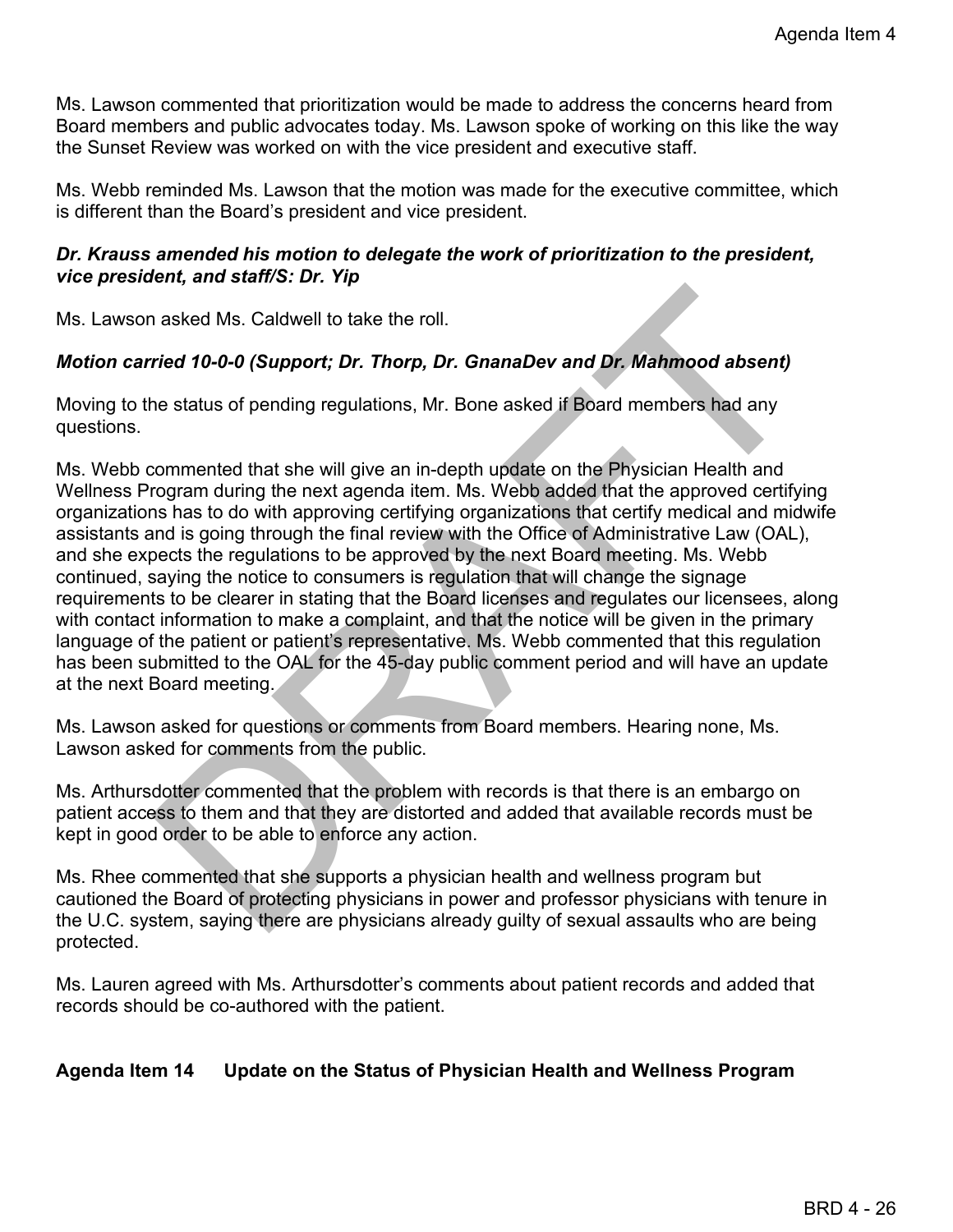Ms. Webb gave an update on the Physician Health and Wellness Program, saying that the proposed language in the meeting materials has already been approved by the Board and is included for background. Ms. Webb commented that the Board previously had a diversion program, which was deemed ineffective and was terminated, and the legislature required DCA to establish the Substance Abuse Coordination Committee to establish the Uniform Standards for Substance-Abusing Licensees. Ms. Webb added that the Physician Health and Wellness Program (PHWP) must comply with the Uniform Standards. Ms. Webb stated that the PHWP is not a diversion program, and if the Board becomes aware of a physician with a substance abuse issue, the Board will initiate the enforcement process. In contrast, if a physician selfrefers to the PHWP, the Board will not be alerted so long as the physician does not have practice restrictions in place and is compliant with the program. Ms. Webb added that a relapse is a violation and will trigger a report to the Board to initiate enforcement action.

trictions in place and is compliant with the program. Ms. Webb added that a<br>violation and will trigger a report to the Board to initiate enforcement action.<br>tated that the proposed rulemaking was submitted to DCA on May 6, Ms. Webb stated that the proposed rulemaking was submitted to DCA on May 6, 2021, where it was reviewed, and suggestions were provided to remove the requirements for the vendor and add it into the bidding process so that the regulations do not have to be changed every time there is a change in the contract. Ms. Webb commented on DCA formalizing changes to their Uniform Standards, and that Board staff will amend its own Uniform Standards as part of the rulemaking on the PHWP, which will avoid a delay with the OAL for consistency reasons. Ms. Webb stated that Board staff will work with DCA on the substantive changes and will bring modified language back to the Board for approval at the February Board meeting. Once the amended language is approved by the Board, DCA, and Agency, it will be submitted to the OAL to be noticed for a 45-day comment period, and upon approval by the OAL, will be filed with the Secretary of State.

Ms. Lawson asked for questions or comments from the Board members. Hearing none, Ms. Lawson asked for comments from the public.

Ms. Rhee commented that the PHWP should also include physicians who have a history of sexual assault.

Ms. Farr hoped the vendors that the physicians go to for help are informed of trauma care and spoke of physicians being traumatized.

Ms. Monserratt-Ramos commented that she was part of the team that ended the diversion program, which led to the Uniform Standards for Substance-Abusing Licensees. Ms. Monserratt-Ramos stated that it was her understanding that DCA's change in biofluid testing was only meant for respiratory therapists who have limited salaries and health care professionals who are under supervision at least 50 percent of the time.

## **Agenda Item 15 Updates from External Boards and Organizations**

Ms. Melby gave an update on the Board of Registered Nursing (BRN), saying that the Nurse Practitioner Advisory Committee met on November 16<sup>th</sup> and passed initial draft language to implement AB 890, and went on to the full board who agreed to start the regulatory process. Ms. Melby noted that BRN is looking for a naming convention for the 103 and 104 nurse practitioners so that the public can understand what they mean. Ms. Melby commented that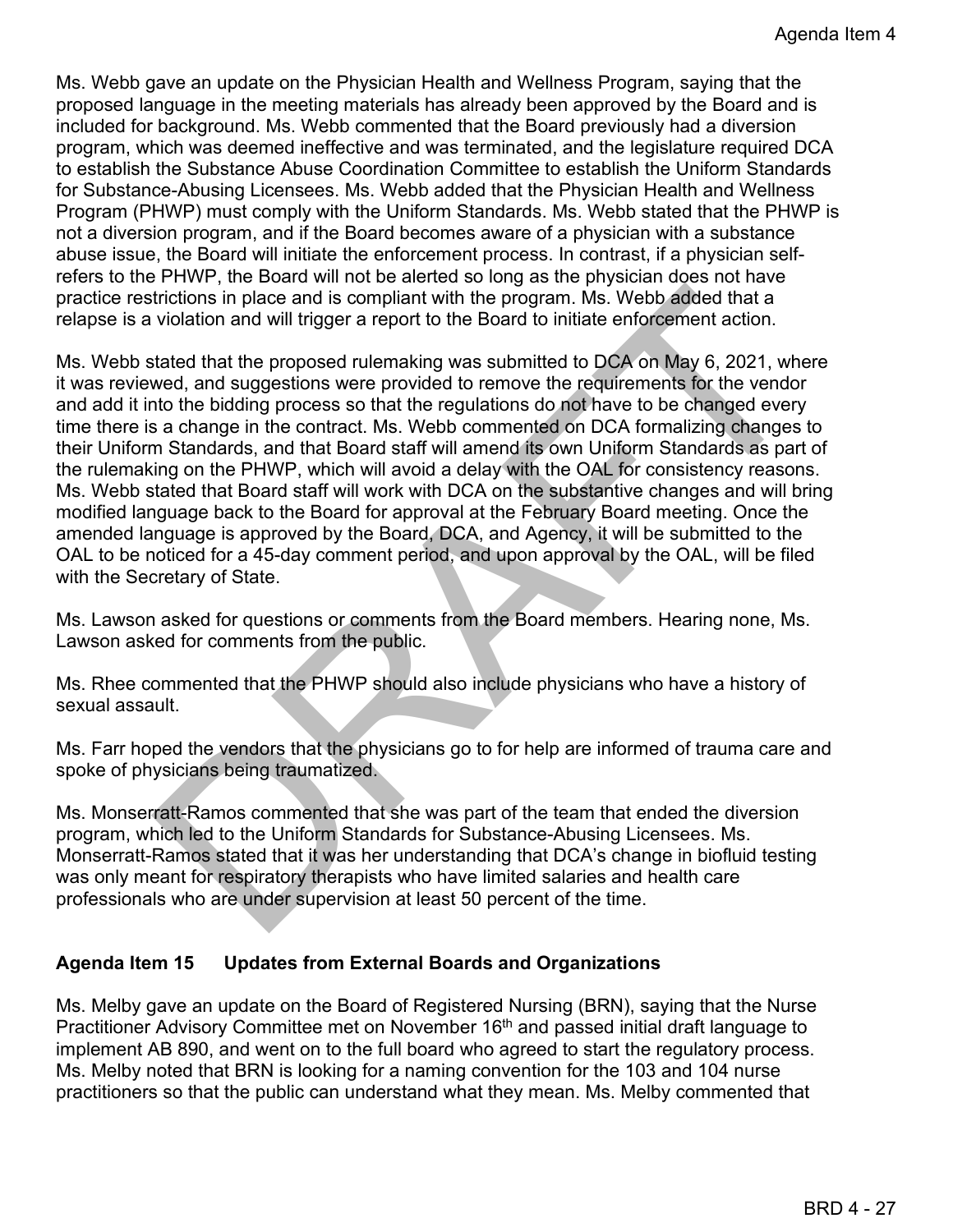the BRN must still address the fee section for adding various categories to the nurse practitioner's certification. Ms. Melby stated that the draft language is on the BRN's website. Ms. Melby spoke of the discussion of AB 852 at BRN's interested parties meeting, saying people want to write new law versus having regulations formed to address the current law.

Dr. Hawkins gave an update on the Health Professions Education Foundation (HPEF), saying that their last meeting was on September 8, 2021, with the dissolution occurring on October 1, 2021. Dr. Hawkins noted that HPEF was incorporated into the new Department of Health Care Access and Information (HCAI). Dr. Hawkins gave the websites for HCAI and California Grants Portal for physicians to visit for financial grants and loan forgiveness.

is gave an update on the Physician Assistant Board (PAB), saying the PAB last met<br>er 8, 2021, with a new board member sworn in and elections for the president and<br>ent. Dr. Hawkins commented on SB 806, which was alse the PA Dr. Hawkins gave an update on the Physician Assistant Board (PAB), saying the PAB last met on November 8, 2021, with a new board member sworn in and elections for the president and vice president. Dr. Hawkins commented on SB 806, which was also the PAB's sunset bill, saying that it made statutory changes to reflect the independence of the PAB as a stand-alone board. Dr. Hawkins also commented on SB 697, saying that it includes substantive changes in physician assistant practice in California. Dr. Hawkins noted the next PAB meeting on February 7, 2022 and added that it is expected to be held in-person in Sacramento.

Ms. Lawson asked for questions or comments from Board members.

Ms. Lubiano asked Dr. Hawkins to confirm that HPEF no longer exists.

Dr. Hawkins confirmed, saying it was dissolved and incorporated into HCAI, a new department. Dr. Hawkins encouraged healthcare professionals to visit the websites hcai.ca.gov and grants.ca.gov to find which grants and loan forgiveness programs may be available to them.

Ms. Lawson asked for comments from the public.

Ms. Rhee commented that she is happy to see progress being made.

# **Agenda Item 16 Discussion and Possible Action on Proposed Agenda Item for the Midwifery Advisory Council**

Ms. O'Connor recommended the Board approve an agenda item for the December Midwifery Advisory Council (MAC) meeting for the discussion and possible action regarding 2022 MAC meeting dates and added that this agenda item was not included in the Board's August meeting when the MAC agenda was approved.

Ms. Lawson asked for questions or comments from Board members.

Ms. Webb commented that there may need to be an additional item for consideration of a new MAC member.

Ms. O'Connor commented that the MAC vacancy has been advertised, but the MAC was going to vote on the new member at the next meeting.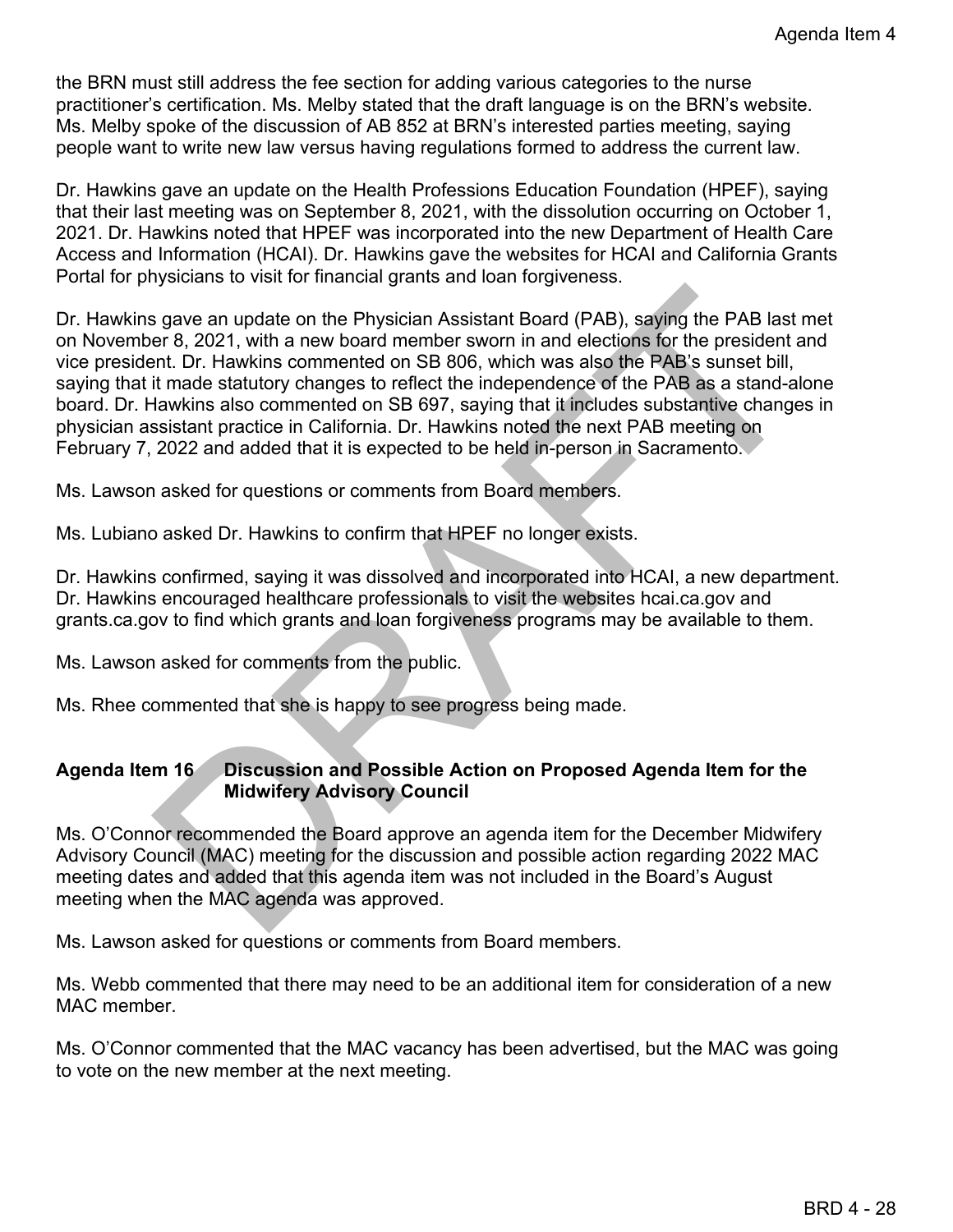# *Dr. Thorp moved to approve the proposed agenda item/S: Dr. Hawkins*

Ms. Lawson asked for comments from the public.

Ms. Arthursdotter offered her condolences to Dr. Thorp.

Ms. Lawson asked Ms. Caldwell to take the roll.

# *Motion carried 11-0-0 (Dr. GnanaDev and Dr. Mahmood absent)*

# **Agenda Item 17 Future Agenda Items**

Dr. Hawkins asked if there is a list of potential future agenda items from previous requests.

Ms. Lawson replied that executive staff keeps the list and that some of the items are already scheduled for the next meeting.

Ms. Lubiano requested to build on her previous diversity, equity, and inclusion presentation request to include how it is interwoven into the Board's outreach and staff recruiting efforts.

Mr. Prasifka commented that, as stated during the Board meeting yesterday, there is a request to present on the reasons for closing cases.

Dr. Thorp requested a presentation on the treatment of intractable pain, separate from the Board's previous presentation on pain management.

m 17 Future Agenda Items<br>saked if there is a list of potential future agenda items from previous requests.<br>In replied that executive staff keeps the list and that some of the items are already<br>or the next meeting.<br>Dequeste Mr. Prasifka responded to Dr. Thorp, saying that is an item that was being planned in terms of the task force for updating the Guidelines for Prescribing Controlled Substances for Pain, and added that there is no reason why a presentation cannot be a separate item. Mr. Prasifka commented that Board staff will work with Dr. Thorp in finding an expert for the presentation.

Ms. Lawson asked for comments from the public.

Ms. Farr commented that Ms. Lauren would like agenda items on the topics of medical records falsification and the regulation of plastic surgery. Ms. Farr commented that she would also like an agenda item regarding false medical records, along with how the CMA impacts patient safety, trauma-informed care, and how to prevent medical errors.

Ms. Fuqua thanked Dr. Thorp for requesting an agenda item on intractable pain and echoed the request.

Ms. Rhee requested an agenda item to discuss an alternate patient complaint resolution pathway.

Ms. Arthursdotter commented that she would like to build on Dr. Thorp's request for intractable pain to add reactions between different medications and how they are metabolized.